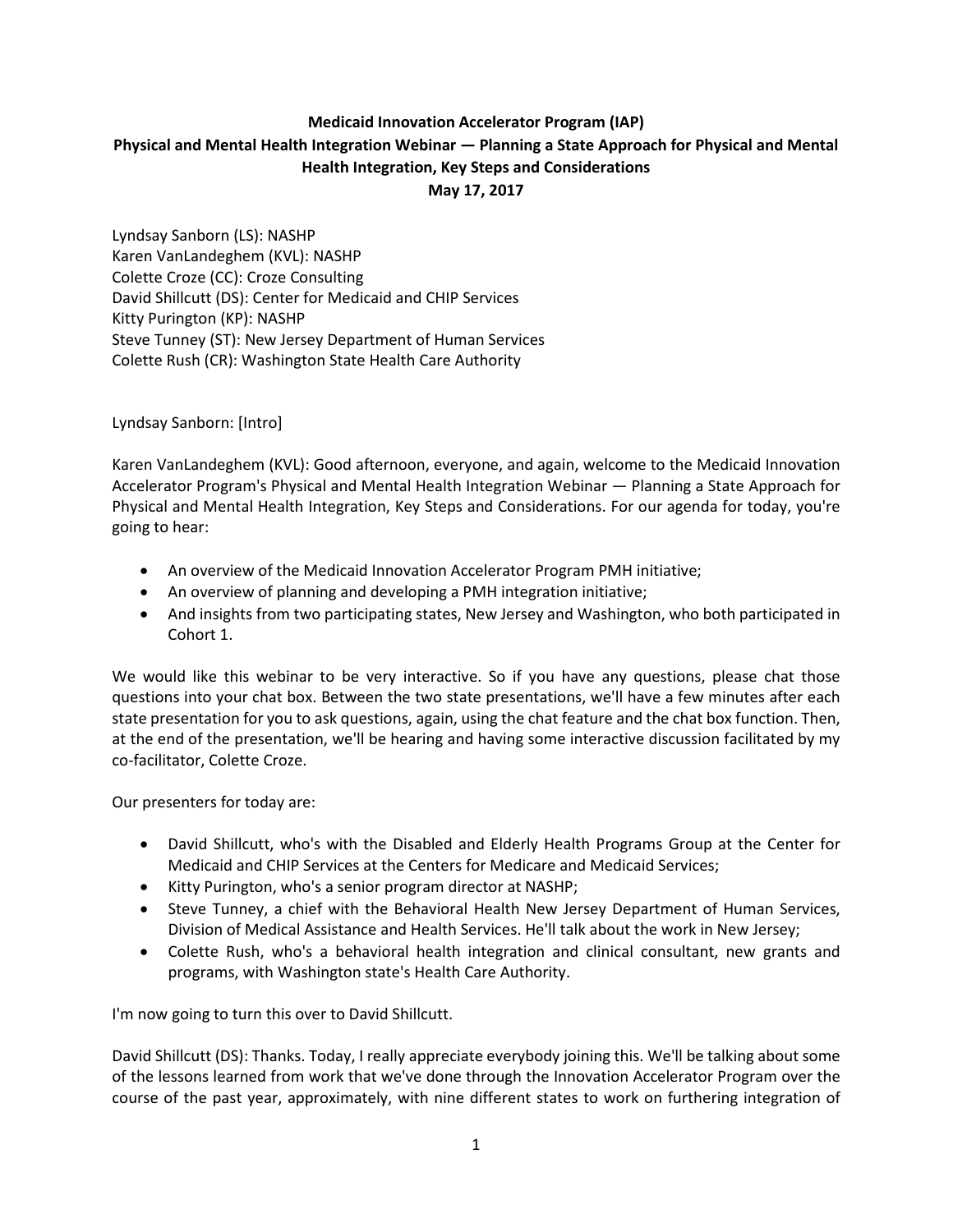physical and mental healthcare needs. We had two different groups of states. There was an intensive group that worked with individual coaching over the course of the full 12 months or so, and then another group that we called the Integration Strategies Workgroup that had a little bit lighter touch. All of them were focused on these topics, administrative alignment, payment and delivery system reform, and quality measures, including other issues. We're really excited and energized by some of the progress that they made. We also feel like there's a lot learned from some of the challenges they encountered and some of the creative solutions and strategies that they've come up with to address these needs.

We've put together this series of National Dissemination Webinars to try to share some of those lessons learned so that we can leverage that knowledge and experiences gained by our participating states for other states who are interested in working to enhance the integration of mental and physical healthcare service.

Today, we'll be talking about some of the main considerations that states should think about when they're planning and developing a PMH integration initiative. Really appreciate the participation by New Jersey and Washington. They've got a lot of great messages and really appreciate the time they've put into doing the work and to packaging and sharing those lessons learned with you.

On this slide, you can see the list of the states that participated. We find that state-to-state sharing is often really helpful and so, I encourage you to reach out to participants from those states for further information about what they're doing. With that, I'll turn it over to Kitty.

Kitty Purington (KP): Great. Thanks very much. Thanks, David, thank you, Karen, and thanks to all of you on the line for joining us. I'm just going to say a few brief words about some of the common themes that have emerged from our work with a total of nine states that participated in various levels in the IAP physical and mental health integration track. So these states are in very different places in terms of what they have been trying to accomplish, through what policy levers, and what stage of implementation they are at in their work. But even given this diversity, we still found that states were encountering and discussing with us very similar challenges and were often having the same internal discussions and posing similar questions to us as they worked through their state efforts to build more integrated systems of care. So I just wanted to share these with you as a way of framing the discussion that follows and we'll hear from both New Jersey and Washington, who are going to be touching on some of these themes.

First, many of the states that we've worked with have had questions about what is the definition or the model or the major features of integrated care and what is it exactly that they are trying to promote and how do they communicate this to their key stakeholders? As we know, integrated care can really mean a lot of different things for different people and I think what we have heard in our work with states, what states have been talking about, is that how it looks can and should be very dependent on what the needs of the target population are, where that population is receiving care, and what is going to be needed to support those individuals in receiving and support their providers in delivering more integrated and more effective healthcare. So it's a very state-specific and population-specific discussion in terms of shaping those definitions and models. There are many different tools and levers and models of integrated care out there, from screening and brief intervention to collaborative care that targets depression in primary care to embedding primary care practitioners within community health clinics.

We've also learned that that can be very worthwhile for states to spend some time preferably with their stakeholders, thinking about what this means for their state based on their state goals and the healthcare needs of their particular population. States may be interested in supporting a specific model, such as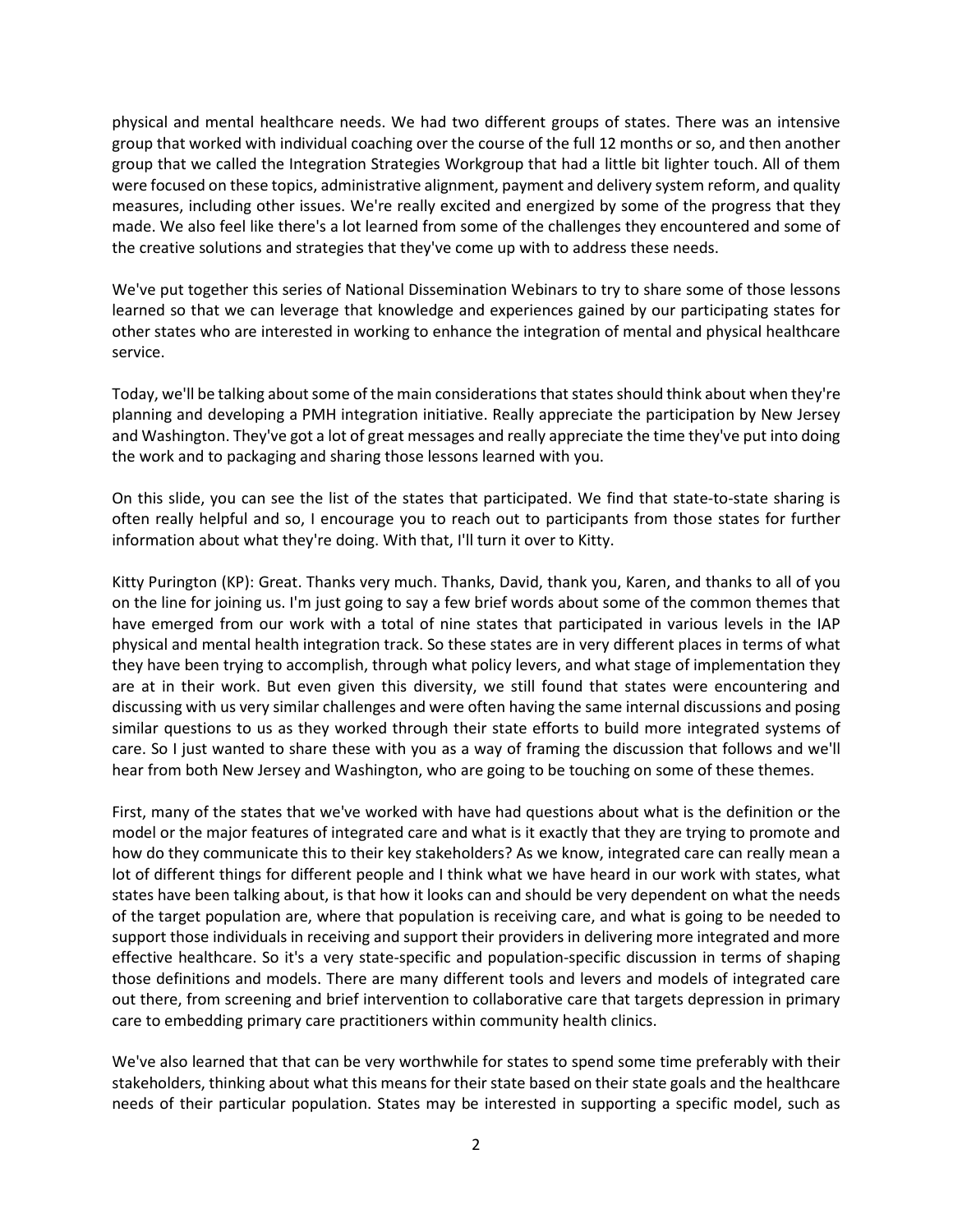SBIRT, or they may be interested in building more of a broad foundation that can support multiple models. So again, we'll hear a bit more about this from the state presentations and also welcome your thoughts and questions about this as well.

Another theme that came up in our discussions with states and in their internal discussions is that state policy makers are typically using data and some other kind of available information to really understand the needs of the population and the resources and opportunities available to address those needs, both before they get started and during the implementation phase. I think it's an iterative process, from what we've seen, and the information and the data varies from state to state. It may involve a gap analysis or assessment tool that is implemented with providers to determine what kind of infrastructure they have in place in their primary care networks. For integrated care delivery, states have also inventoried internal state programs internally to see where the alignment and perhaps some critical mass to moving forward on integrated care. Then, there are also very widely divergent capacity in terms of data analytics, external resources, and research available to better understand the cost drivers of the Medicaid population and how those needs can be better addressed through integrated care interventions.

So I think we'll hear a bit about this again during our presentations, but much of the takeaway is leverage what you have available and find out as much as you can and to have that be, as I say, an integrative process.

Another strong theme we heard from states who are leading this work was really the importance of working across state silos. Medicaid and behavioral health leadership certainly are key partners, but also internal data analytics capacity, licensing, managed care oversight, other leaders who represent critical state oversight functions can really be vital to the conversation. One of the themes we will be exploring in depth in a future webinar on resources has to do with administrative alignment and how states can themselves take a more integrated approach to administration to better support delivery system reform. I think we've seen that this can be reflected early on in how states structure this work across state silos.

Finally, the importance of engaging stakeholders has been a recurring theme with the states that we've engaged them in this work and, again, takes a number of forms. Some states have really leveraged external committees and resources to help them gather in-depth feedback and even structures and guidance. Other states have been very deliberate in populating committees and workgroups with key stakeholders to ensure active involvement. And this kind of engagement not only improves the end result, we're also seeing it's an extremely valuable tool in identifying and addressing specific barriers and preparing providers and systems for what can be a significant culture change, and also in creating an informed group of consumers or enrollees who will understand the benefits of accessing integrated services and will come to expect them.

That's just a very brief outline of some of the major themes that we have seen in our work with states on their physical and mental health integration efforts. New Jersey and Washington will be touching on some of these overarching themes in their presentations. Again, we really encourage you, folks on the call, to raise any questions and similar issues in the chat feature that you may be thinking about as well. So thanks and I am going to turn this back over to Karen.

KVL: Thanks, Kitty. So I'm now going to turn it to Steve Tunney, who, again is chief behavioral health with New Jersey Department of Human Services at their Division of Medical Assistance and Health Services. Steve's going to talk about the work in New Jersey. As Kitty has mentioned, if you have questions for Steve, just please type those into the chat box function. We'll be monitoring that throughout his presentation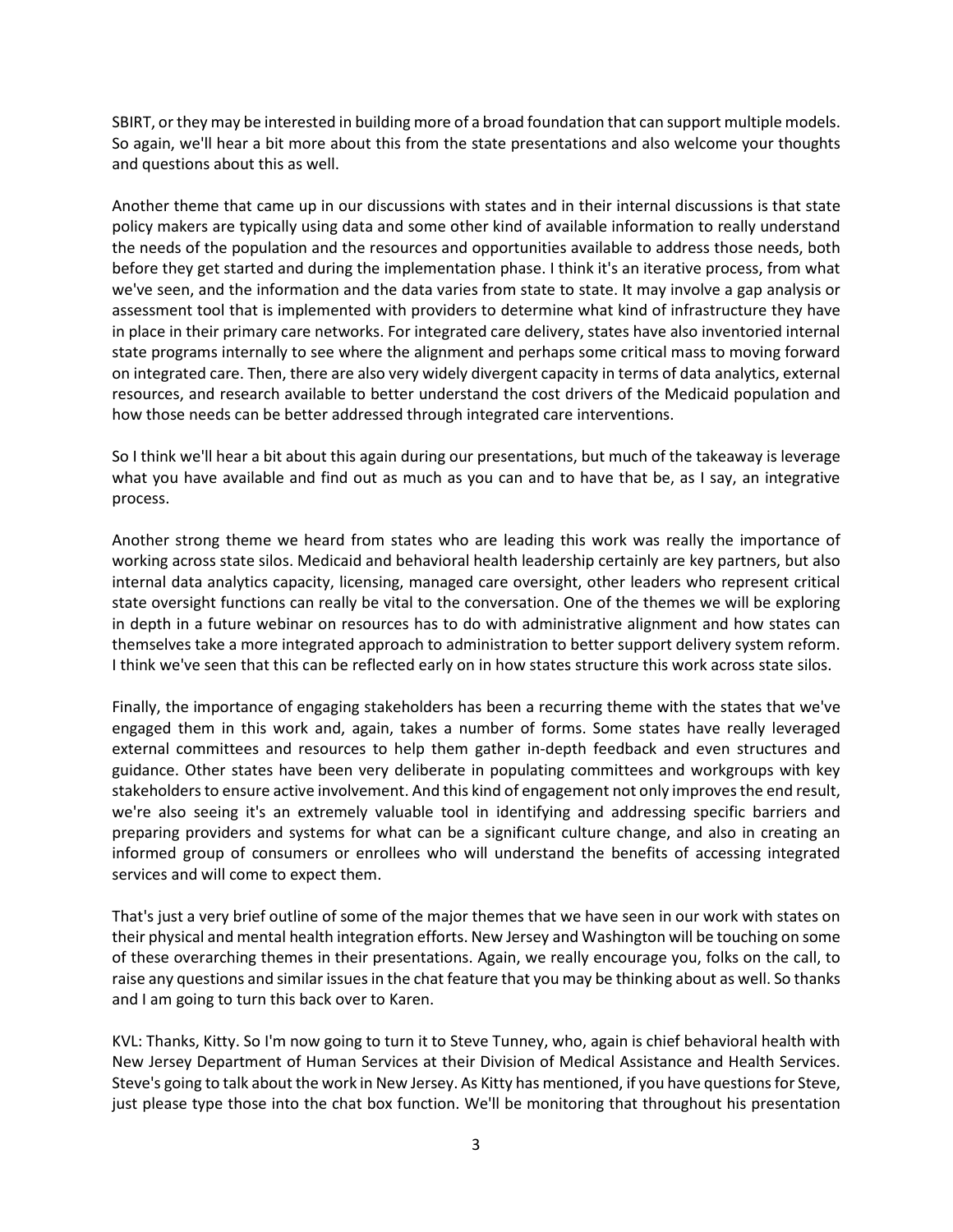and we'll have time at the end of his presentation for Q&A. I also want to give everyone a heads up that we'll also have a polling question after the Q&A period. So please look for that. With that, I'm going to turn this over to Steve. Steve?

Steve Tunney (ST): Thank you. Okay. So New Jersey's Division for Physical and Mental Health Integration began to expand the network of integrated providers across our continuum of care. The target was our clients with serious mental illness and substance use disorder populations and one of our big goals was just to fully integrate managed care coverage for this population. We also wanted to expand managed care's role in managing the non-traditional services. It was determined that a lot of the services that came out of our stakeholder meetings were things such as housing and social service-type issues. That was something new to our managed care plans. We had just begun doing that to our MLTSS contract. So we're looking to expand on them hiring maybe housing experts and things of that nature.

The big drivers for New Jersey for this change, the first one came about during the governor's fiscal year 2015 budget address where we called on the Rutgers Biomedical and Health Sciences to join with others to devise a program to innovate and improve healthcare delivery across Medicaid and New Jersey family care with a focus on super utilizers. This came out of a study that was in 2013, when New Jersey Medicaid spent approximately \$9.4 billion in direct patient care for 1.6 million recipients. 1% of those recipients accounted for 28% of the total spend and 86% of the individuals in that top 1% had a mental health or a substance abuse diagnosis. 33% fell into the category that were considered to be severely mentally ill.

In calendar year 2014, Rutgers' group started a quantitative analysis of claims data and outreach to Medicaid stakeholders. They reviewed research for potential strategies to improve care and decrease the cost of these super utilizers. They found that the vast majority of the super utilizers also maintained spending persistence and they were in that top 1% year-to-year. They reached out. They initiated a major part of our stakeholder input. They included private research groups, community mental health providers, individuals with SMI, insurers, physical health providers, provider associations, and, again, they brought in social service agencies.

One of the other big drivers that was fairly well known to us for a while was the poor health outcomes for behavioral health clients. They have a decreased life expectancy, approximately 25 years, and many of the factors that are with metabolic syndrome are modifiable. So a lot of our initial work with our independent clinics especially was to work on diet control, cholesterol, diabetes, things of that nature. Data used to drive the changes in analysis and recommendations forthe high utilizers, there was five areas that were recommended by the Rutgers team to advance:

The integration of behavioral health and physical health was the primary one. That's the one that we focused on most. But the remaining four are pretty much tied into the same population. Those with persistently high cost to coordinate the social service and public health initiatives and to adopt best clinical practices. This is something that we were trying to tie in with health performance. So we would do a payfor-performance practice. And to strengthen infrastructure and accountability.

The data that was used to drive the change, data support efforts to pursue integrated care, there was lots of data in our initial runs that were done to our shared data warehouse, which was all claims related. You can see there was high rehospitalization rates, reutilization of emergency room, poly-pharmacy, all the standard things that were costing a large amount of money. That was the information used to identify the super utilizers. We also knew that there was a large percentage of our prison reentry population that was coming in. The Department of Corrections had told us that they had approximately 80% of non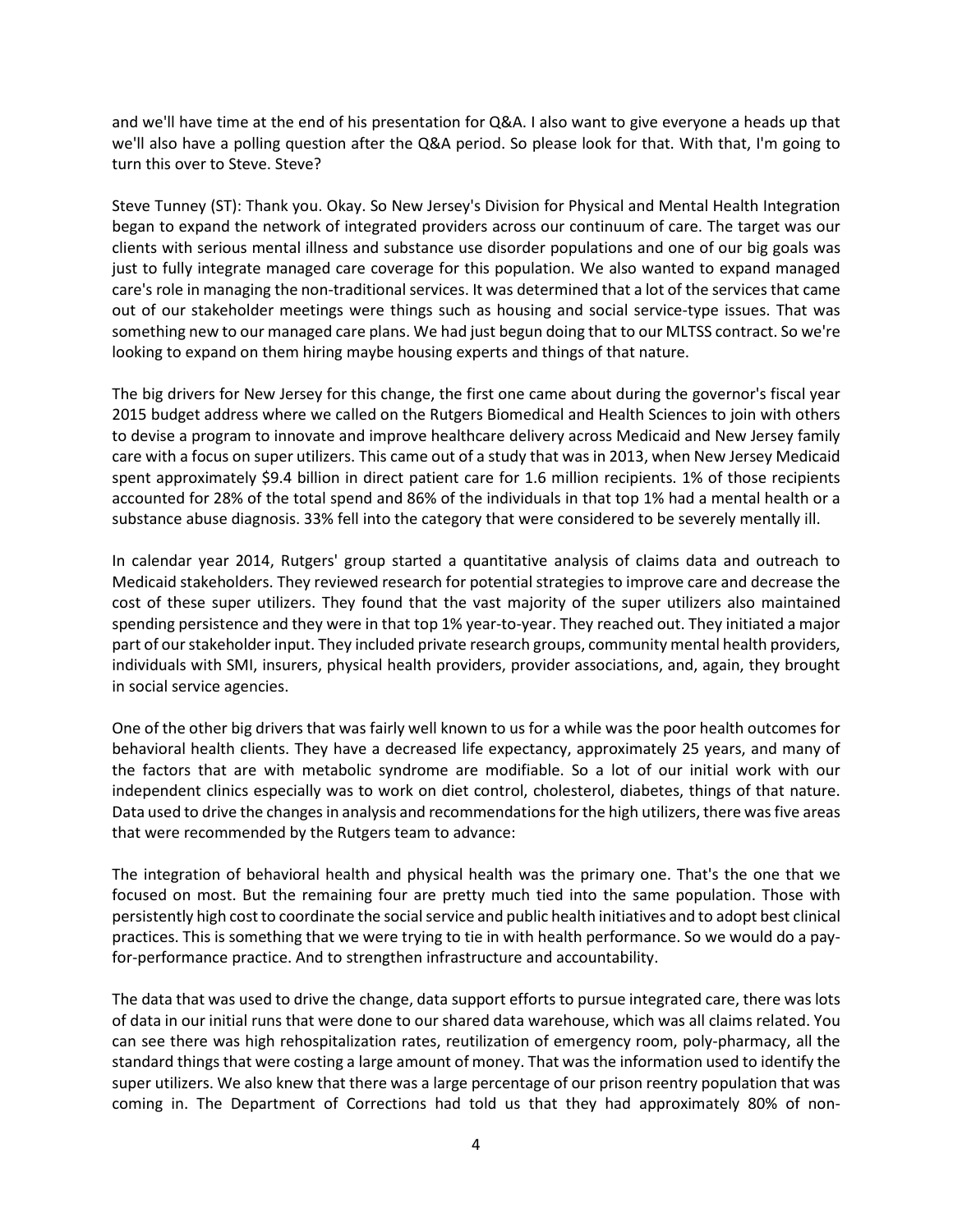compliance with scheduled appointments after release. So they were looking for some help to try and get their clients involved in addressing their substance abuse and physical health needs. They also showed an increased mortality within the first 30 days of release. There were very high numbers, I don't know the percentage, of drug overdoses for that population.

And then, in New Jersey, we have a substance abuse monitoring system, which shows statewide utilization of all substance abuse services. All providers are expected to put their data into the system, whether Medicaid is the payer, the state dollar, whatever it would be. So we got a lot of good information on that.

The other part, the Rutgers Biomedical and Health Sciences team did a high level interstate research across the country to see what other states were doing and they initiated a value-based payment, PMH integration resources. That was taken over by another team and they're working currently on accountable care organizations and other areas and there's also several pilots that are going on for the value-based payment.

The initial planning came from our core team. We were meeting biweekly. It was mostly the Department of Human Services and that includes the Division of Mental Health and Addiction Services and the Division of Medical Assistance and Health Services, which is Medicaid. We also had an office of Business Intelligence that was running all the reports that we needed through our shared data warehouse and other resources that they had. And we had a director of behavioral health, which was a new title that was put in at department level and her job was to coordinate the services between the different divisions.

Our leadership primarily came from the Commissioner of Human Services and under her was the deputy commissioner and the deputy commissioner really took the reins and was the person that was driving most of the committee meetings. We needed somebody with a lot of authority that had contacts with the governor's office and some other directors, and that was a big plus to help us move things along. And there was also a director of behavioral health who worked under her and she was the one that was developing a lot of the individual policies that helped us with the integration of care.

So on the Medicaid side, we did monthly updates to the director and they also have a new position that was created - director of policy development. That was necessary because a lot of the things that we were doing had to be tied into regulations that were being promulgated as well as with the comprehensive waiver and other services that the governor and the commissioner were pushing for New Jersey Medicaid.

Our key stakeholders were independent clinics. The primary mental health providers in New Jersey are primarily independent clinics. They were interested in integrated care from the very get-go and they had a lot of experience in reaching out. They were seeking integration. They had early partnerships with federally qualified health centers. They ran into a big licensing issue, which involved shared space where the FQHCs were not allowed to have their clients for their mental health and the physical health in the same space under our licensing requirements. So they were actually working on having the FQHCs come out to their independent clinics and provide the primary care services there. The FQHCs have a strong desire to provide behavioral health. Again, we had some licensing issues because it required dual licensing. There was a scope of work issue. There was a lot of confusion about whether or not their scope of work did or did not include behavioral health. They did offer prime locations. This was very important throughout the state. We had FQHCs located in most of the really urban areas and they had a prospective payment system, which was based on their encounters, which made it easier to find providers.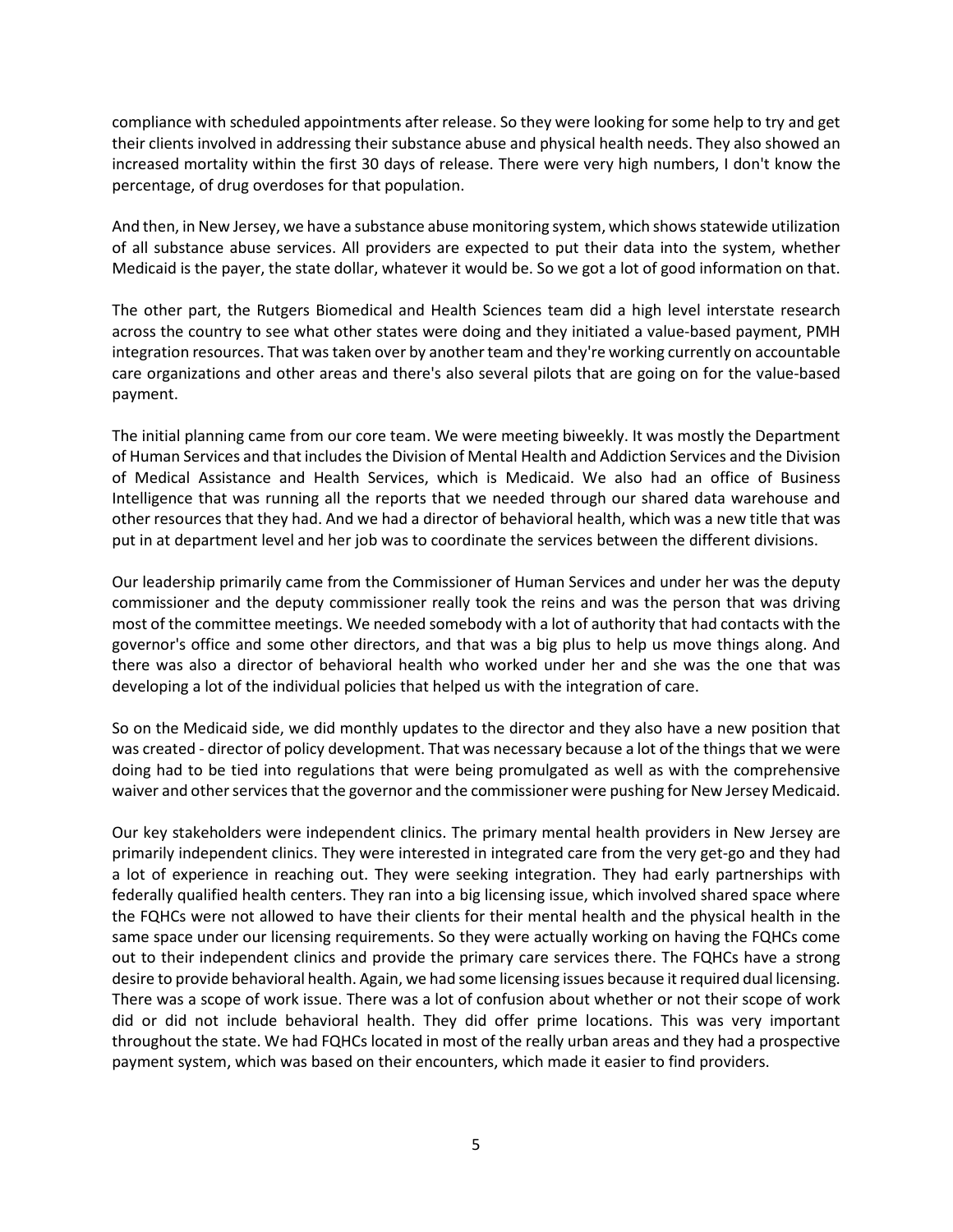The hospital networks, they wanted to make a move into the community. They have a lot of resources. They have the statewide urban presence. Again, we ran into a little bit of a licensing issue. They're licensed by our department of health if they provided services a community that would require licensing by the Department of Human Services and there was a billing issue that we never encountered. We were working on a system to have their revenue codes pay off for the procedure codes so we could kind of unify our community behavioral health systems. It was a lot of programming that would be involved in that and we were in the process of getting a new MMIS system. So after 2018, that's going to become one of our biggest priorities and we'll really start working with the hospital providers who have shown great interest in being a provider and, like I said, have most of the resources that will be required. It should be a fairly easy transition. It's just getting the ability to pay them based off of the community network rates that we established.

The managed care plans, we're bringing them. They have a large network of providers and they have expertise in the coordination of care. We wanted to take advantage of that. We've been increasing their participation with subgroups, like our dual SMP programs and MLTSS and our developmentally delayed populations, where we've made all those populations fully integrated with their behavioral health and their physical health. The rest of New Jersey, the behavioral health is all carved out fee for service.

The lessons that we learned, we had initially lots of people that were very interested. We had large meetings and over time, that began to thin out. It was the same people coming all the time. So we required commitment. We had to make sure that those people that were willing to participate had things assigned to them and we kept them active to try keeping them coming back to the meetings. This was difficult when you're dealing with other departments because they had their own sense of priorities and we had ours. We had to anticipate these early, make sure that we gathered necessary data that we could start our meetings with the data to support what we were looking to do and we wanted to maintain momentum. We had a big push initially for electronic health records. There was a little bit of resistance out in the community, mostly, I guess, financial, but it's been a little bit slow coming. Again, New Jersey Medicaid, we have an office that's working with our providers and promoting electronic health records across the state. Once we have that, this came out of our early behavioral health home work, it makes life so much easier for the physical health providers to communicate with the mental health providers when they are not in a shared location.

Planning and development of the integration approach, we had to anticipate needs, have the right people in the room. These were generally the ones that are deputy commissioner meetings, where we brought in other people from the Department of Corrections, Department of Health, or housing groups, people of that nature. We wanted to also maintain stakeholder support and assistance and we had to consider dedicated physicians to coordinate and direct those efforts. Just running these meetings because of the amount of information that we were doing and the timeline we were trying to accomplish them within really required a full-time person to work on.

Engaging the stakeholders, we maintain regular contact with those affected by potential change. The initial stakeholder group meetings, we had a lot of active participation. People had lots of great ideas, but not all stakeholders share common goals. They obviously are interested in the things that they're going to benefit from. We had to make sure that we listened as well as proposed. We were used to dictating to the stakeholders what it was that we were looking for through Medicaid services. So that was important. We held those formal and informal meetings. Sometimes, it was better to separate out some of those key stakeholder groups and just deal with them directly, particularly the FQHCs. Again, we wanted to maintain engagement.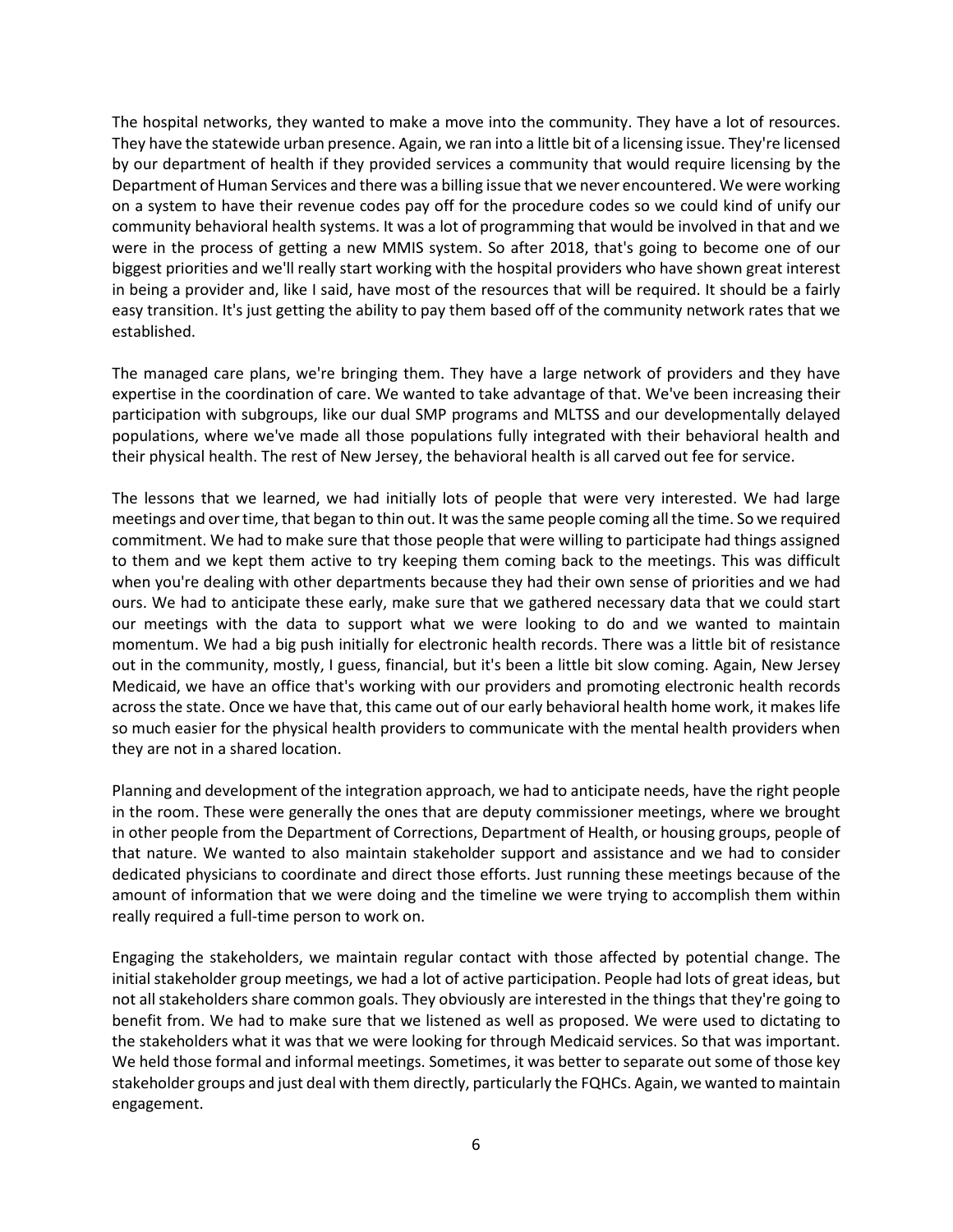Unanticipated issues and barriers were competing priorities. This was a good thing that had kind of a negative effect. But when we had the expansion of SUD services and we started covering them under New Jersey Medicaid, there was a lot of work that came into play. All the codes, all the regulations had to be promulgated. So a lot of the people that were involved in the integration of care kind of got sidetracked off on working on those other projects.

The licensing by multiple departments I'll get into a little bit later, but that was another major issue that came up, and then budgetary concerns.

So everything we did had to be budget neutral, and that makes it difficult when you're trying to come up with new ideas. So I'll take this moment to go to one of the big areas that came out of the Rutgers stakeholder forums resulted in another university, Seton Hall University, which was commissioned to develop strategies to create a single licensing entity working with integrated licensing standards to promote fully integrated care. Most of our provider stakeholders complain vigorously about the competing licensing standards and being licensed by two different departments that had different expectations and if they would change things to meet one department, then the other one would come in with their licensing people and tell them they wanted it another way.

So this group is working under a grant from the Nicholson Foundation, which is a private organization that — they're working with the governor's office to make sure that they can get the regulations and everything that's involved all going in the same direction.

What would we find helpful? One of the biggest things was reviewing activities from other states. We had a lot of input from Indiana. We had lots of ideas about SQHs, but we had a lot of difficulty figuring out how we were going to pay them. All of our behavioral health services right now is working on paying for individual psychotherapy-type services. There's a lot of interest in then providing group therapy. So they had to figure out a way that we could work around the encounter rate, and that's one of the areas that we were looking to other states.

The hub and spoke model is another big one that we're using right now for children's behavioral health. There's a big shortage of psychiatrists, and children's psychiatrists are even rarer. So we have them in some university settings where emergency rooms and private practice physicians across the state, if they have a child with developing behavioral health issues can call in to those universities and they can offer suggestions to the providers and they also, if it's really a deep end kid, they can take those services on and then they guarantee to see the person, the client, within 48 hours.

Resources, what was helpful, value-based payment. This was an area where there's lots of different things out there. We just had to find what was important in New Jersey. Mostly, 95% of our population is in our managed care plan. So, as I said, there was a separate group that was kind of branched off that worked on determining value-based payments that they're trying to put into our managed care contract. Behavioral health integration primary care was just an implication for the payment reform that was a lot of good ideas on figuring out ways that we could pay for those type of services.

Our current next steps are planning and implementation. As I said, we are actually making very good progress with the Seton Hall University law organization, with the reorganization of licensing into a single licensing authority. The governor's probably going to call for a reorganization of part of what's in our division of mental health. We'll shift over to licensing and it'll just be one integrated Office of Licensing.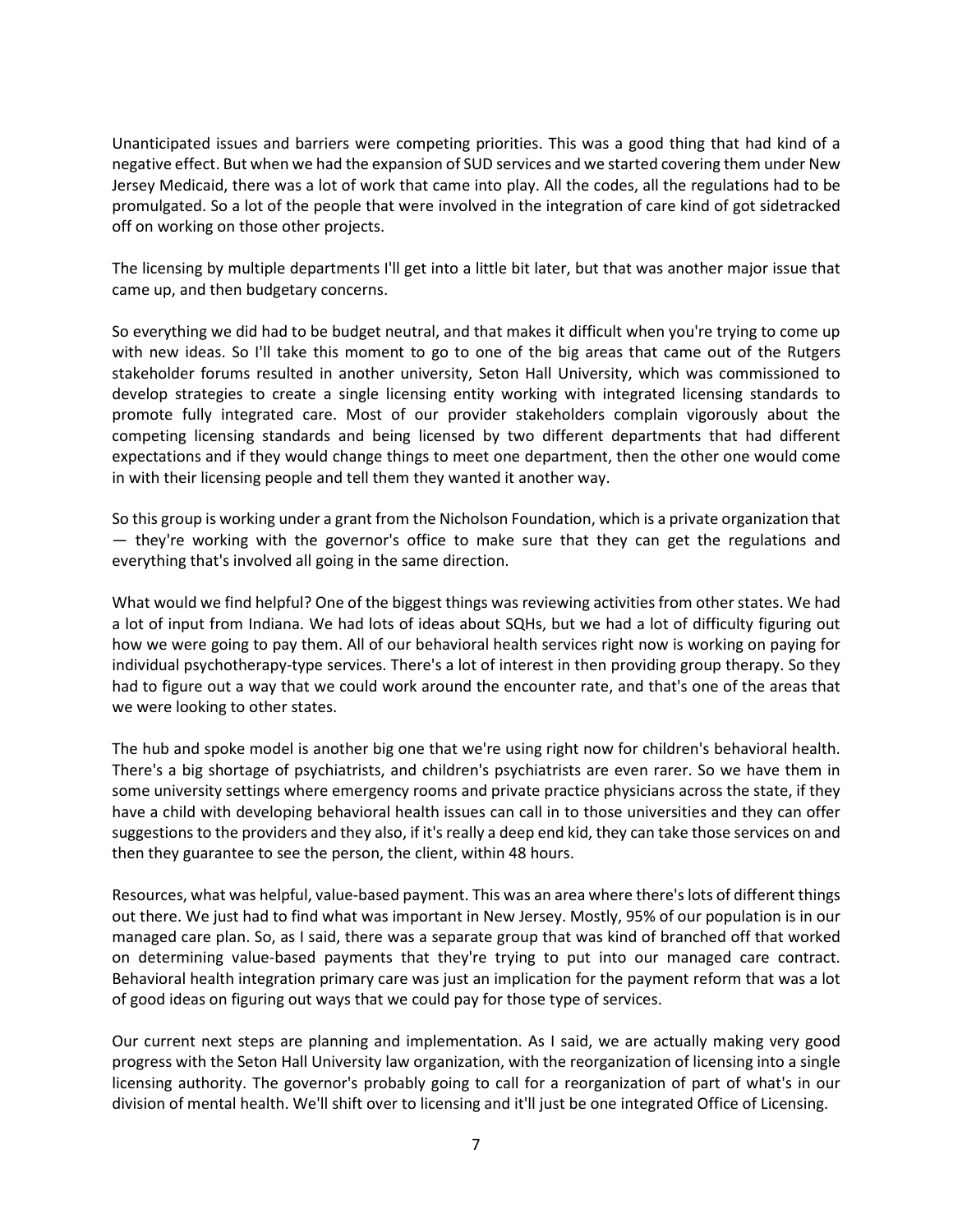The realignment and focusing of statutes and regulations is something that they will do through the governor's office. FQHC provision of limited behavioral health services for integration of care, we are working with them now to determine the codes and the billing. Like I said, right now, they currently can provide family therapy, individual therapy. They can do limited substance abuse. They can't do methadone, but they can do other areas.

We had the expansion of our hub and spoke model I told you about earlier, for the children's behavioral health. That's now going statewide. That was primarily in the southern part of our state. We expanded our Department of Corrections prison referral to behavioral health homes. Our behavioral health homes are limited throughout the state, but the Department of Corrections actually makes referrals to our office. We determine where the person lives and we make contact with those behavioral homes who reach out to the prisoners before they're actually released, set up the appointment, and our goal there is to try and cut down on that 80% of the people leaving and never seeing a physician.

Everybody that has a substance abuse issue with alcohol has been leaving with injections and they wanted to make sure that they were getting the follow-up care that went with that. And our comprehensive waiver, there were some 1115 changes that we had to make to make sure that they were in alignment with the integration efforts that were doing. And again, the expansion of the electronic medical record usage.

Now, I'm at the Q&A. I forget who I was supposed to turn it over to. Karen?

KVL: Yeah. Thank you so much, Steve. That was a great presentation and we actually have several questions in the chat box. Just a reminder to everyone, if you have a question, please type it in the chat box. For our first question, if you could just expand a little bit more on what did New Jersey do to identify your initial list of priorities? So priorities for this initiative.

ST: What we did to identify the initial list of priorities was, like I said, pretty much we went through all of our stakeholder findings. They reached out to a significant number. There was — they fed them through all three sections of our state, the north central and southern part. There were 75 or more participants in each of the groups and there were lots of ideas. We took those ideas and those were pretty much the areas. There seemed to be a common theme. Everybody almost unanimously was in favor of integration of care. It was just a question of how we were going to do it. It was — so we took a lot of those ideas and that was probably our initial starting point. The taskforce from Rutgers actually spelled out most of the things that were raised by those groups. So it was actually a pretty easy way for us to get started. We just took the information that they had provided.

KVL: Great. Thanks. Our second question is two-part and it's regarding community mental health centers. So the first part of the question is, was billing the challenge for the community mental health centers? Then, the second part is, were they comfortable with the MMIS system?

ST: Our community mental health centers, which we call independent clinics, have extensive experience billing with New Jersey Medicaid already. What the governor did was he put a lot of money. They raised rates significantly to help cover the cost of these services. There was such a shortage of finding providers and we did a couple of innovative ways where we were allowing the clinics to bill — individually, we carved out the services for the psychiatrists from the bundled rates so that they could help offset those costs of paying for medical directors. So they moved along pretty quickly.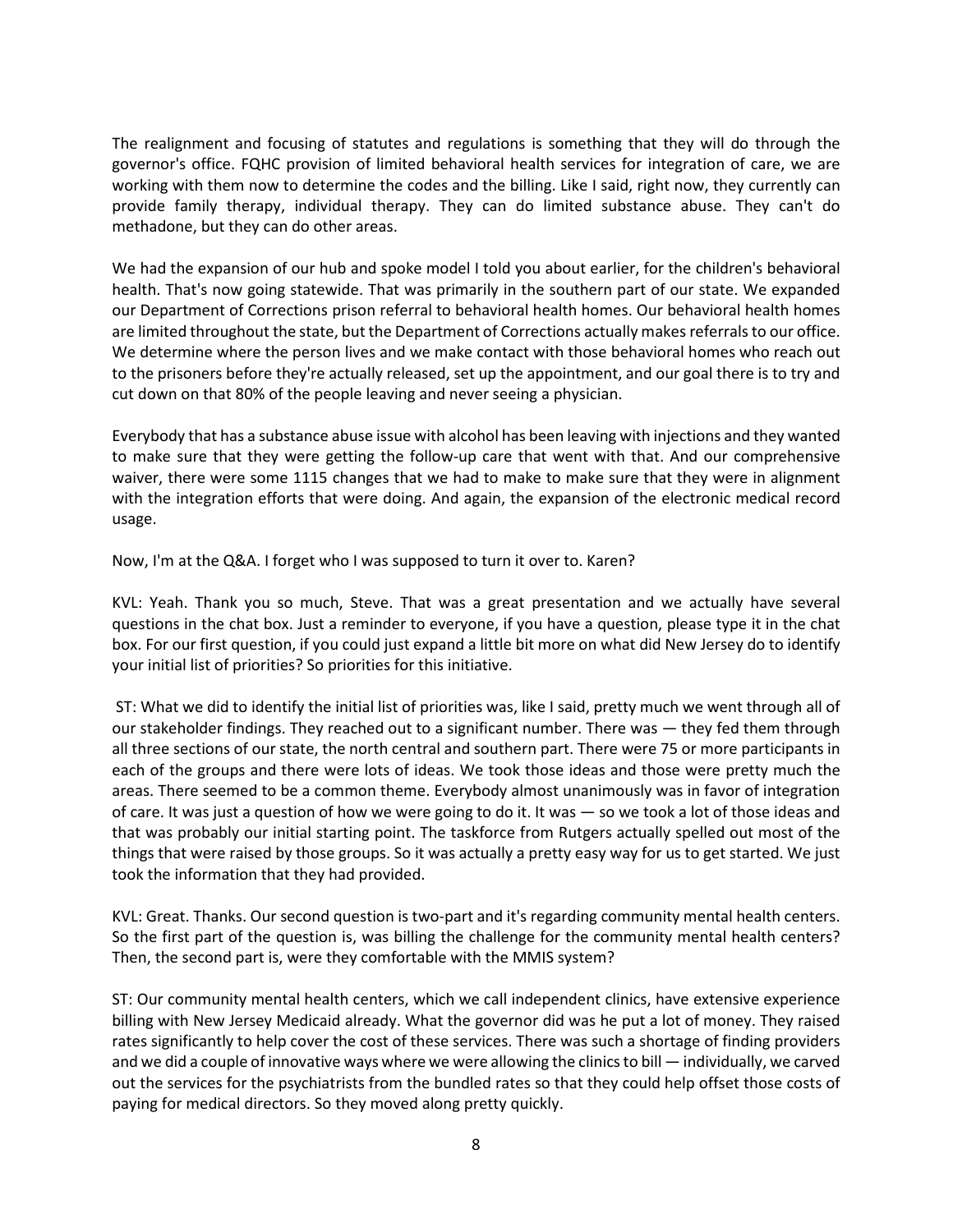The independent clinic providers that did substance abuse services were primarily paid state-only dollar. They were paid off of a contract. That's a group that we're still nursing along. They aren't used to billing. They weren't familiar with the codes and the edits and all the other services, but I'm sure they'll be fine. So they're happy, for the most part, with the rates that they're receiving. So they're out actively expanding services and reaching back to us with suggestions and still actively participating as a stakeholder.

KVL: Okay. Thanks. Then, our next question is several questions with regards to your work on the electronic health records. If you could just talk and expand upon that, first by just talking a little bit more about how did you actually promote EHRs across the state? Did you promote a single vendor or promote a particular type of functionality? Then, did you require or encourage the use of certified EHR technology? So if you could just talk more about that.

ST: This is probably my weakest area, with the electronic health records, because this was taken on by our IT folks, who are a little bit more familiar. I know initially, when we did our behavioral health homes, they reached out to providers and they tied into hospital networks. They had agreements and they were doing individual. I know that the state is working on providing a central information center that would take charge, I guess, for this information. But as it stands right now, it's not limited to a single vendor. Like I said, we're working on pretty much filling that need. I don't know if it will go out and be bid on and they'll have a vendor that ends up doing it or not. Like I said, there's a whole separate team because it's pretty complex and there was a lot of need in that area. So they've pretty much been leading the way on that. I just know that it's a requirement for our behavioral health homes. When they come in, they've been given two years to integrate that healthcare information technology and start sharing the information with the providers that are offsite, or else they have to bring the providers onsite.

KVL: Great. Thanks so much, Steve. We have time, again, at the end of this webinar for further discussion and Q&A for both New Jersey and Washington. In the interest of time, I'm going to move on. We're going to ask participants to complete a polling question for us. It'll show up on this screen. The question is, and if you could just take a few minutes to complete it, what is your biggest challenge in planning an integrated care approach?

- Developing a vision for physical and mental health integration;
- Identifying a target population;
- Partnering across agencies;
- Engaging stakeholders;
- Resources priorities;
- Some other type of challenge.

We'll wait a few minutes and have you complete that, please. All right. We can see from these results that a majority, your biggest challenge are resources and priorities, followed by partnering across agencies, and then developing a vision for integration. So hopefully, we will be able to touch on some of this as part of our discussion at the end of this webinar. Thanks very much for filling out that poll.

Now, I'm going to turn it over to Colette Rush, who, again, is a behavioral health integration clinical consultant with the Washington State Health Care Authority. Again, Washington was one of the participating states. Colette?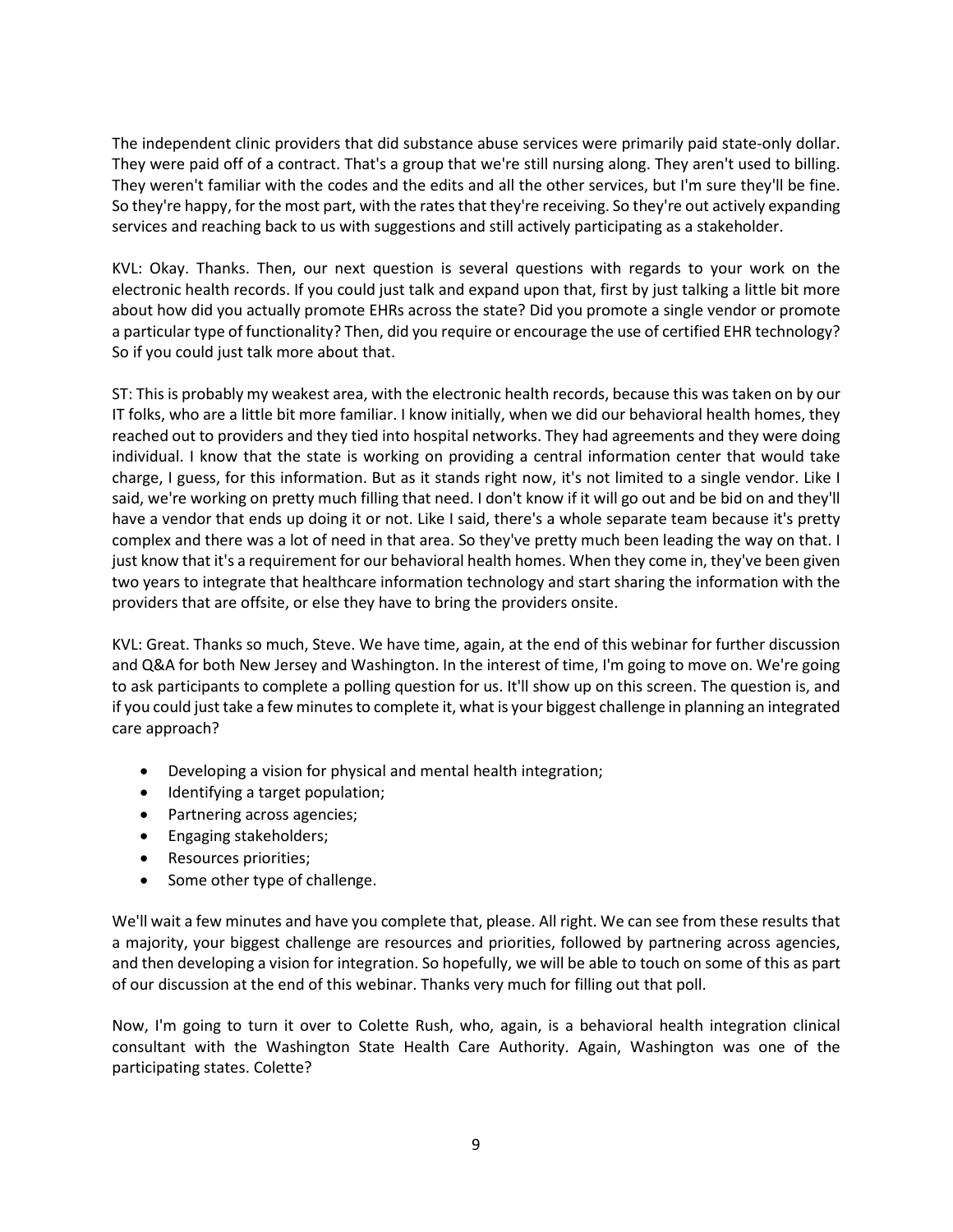Colette Rush (CR): Hi, there. Good morning, or afternoon, I guess, depending on where you are. I want to first thank the NASHP and CMS team and our coach Colette Croze for their support and assistance over the last year or so. It's been very helpful. Thank you. I'm one of the clinical staff on the team that is implementing integrated managed care across the state. I just want to say that an enormous number of individuals and agencies have been involved with many aspects of this work. This is starting from the early planning stages. So not any one of us, our department, are experts in everything, but we all have our particular focus areas. But if there are questions that I'm not able to answer, which is highly likely, we'll note those questions and I can get back to you on that.

The catalyst for us wanting to transform our system included some of these statistics on this slide and also, additionally, according to the most recent national survey on drug use and health, NSDUH, the 2010- 11 data, 24% of Washingtonians met criteria for having a mental health disorder, such as depression or anxiety. These may not interfere with daily functioning, but they could have an influence over managing chronic medical conditions and may require treatment. And there were 7% with serious mental illness. At the time of the survey, Washington ranked among the top three states in terms of prevalence of adult with any mental health issues, illness, and this really concerned us.

So we had a siloed system of care and beneficiaries were navigating up to three different systems by different administrators. Mental health services for people with serious mental illness, those meeting access to care standards, were delivered through our regional service networks managed by DSHS. For clients with lower level mental health needs, Health Care Authority had mental health benefits through our Apple Health Managed Care programs or through fee-for-service program. DSHS contracted with the counties to manage outpatient services for substance use disorders and/or directly contract with residential treatment. Both of those sat outside our center, Apple Health Managed Care system.

For over 20 years, Health Care Authority and DSHS tried to make those two distinct managed care systems work together. We tried contracts, putting things in contract requirements, MOUs between MCOs and RSNs, education, training ventures, joint meetings, just to name a few of those. The fallows continued and there's been significant gaps in coordination.

There were also challenges as Steve also mentioned in his state. There were also challenges of multiple agencies managing our administrative financing and regulatory systems, things like licensing, credentialing, and regulatory oversight, to name a few. These agencies and their work developed over many years before the importance of integration had been recognized. And also, there's few incentives within our system or were to motivate entities to work together to meet complex needs.

So our question that we had to answer is how do we need to redesign or transform our Washington system of healthcare and what administrative structures do we need in place to support and derive integrated whole person care? Also included in this idea is what policy and regulatory levers could we use to accelerate transformation? One of my favorite quotes back from my transformation coaching years was from Donald Berwick, IHI's past president. He was also CMS' former administrator. I'm sure many of you have heard this quote, but it's perfect. "Every system is perfectly designed to get the results it gets." So Washington needed a new system.

We had an opportunity and we needed some help. We certainly could not have embarked on this scope without funding support. We received a multi-year testing grant in 2014 and after also receiving the SIMS Design and Pretesting Grant in 2013. These grants from CMMI enabled us to do early research data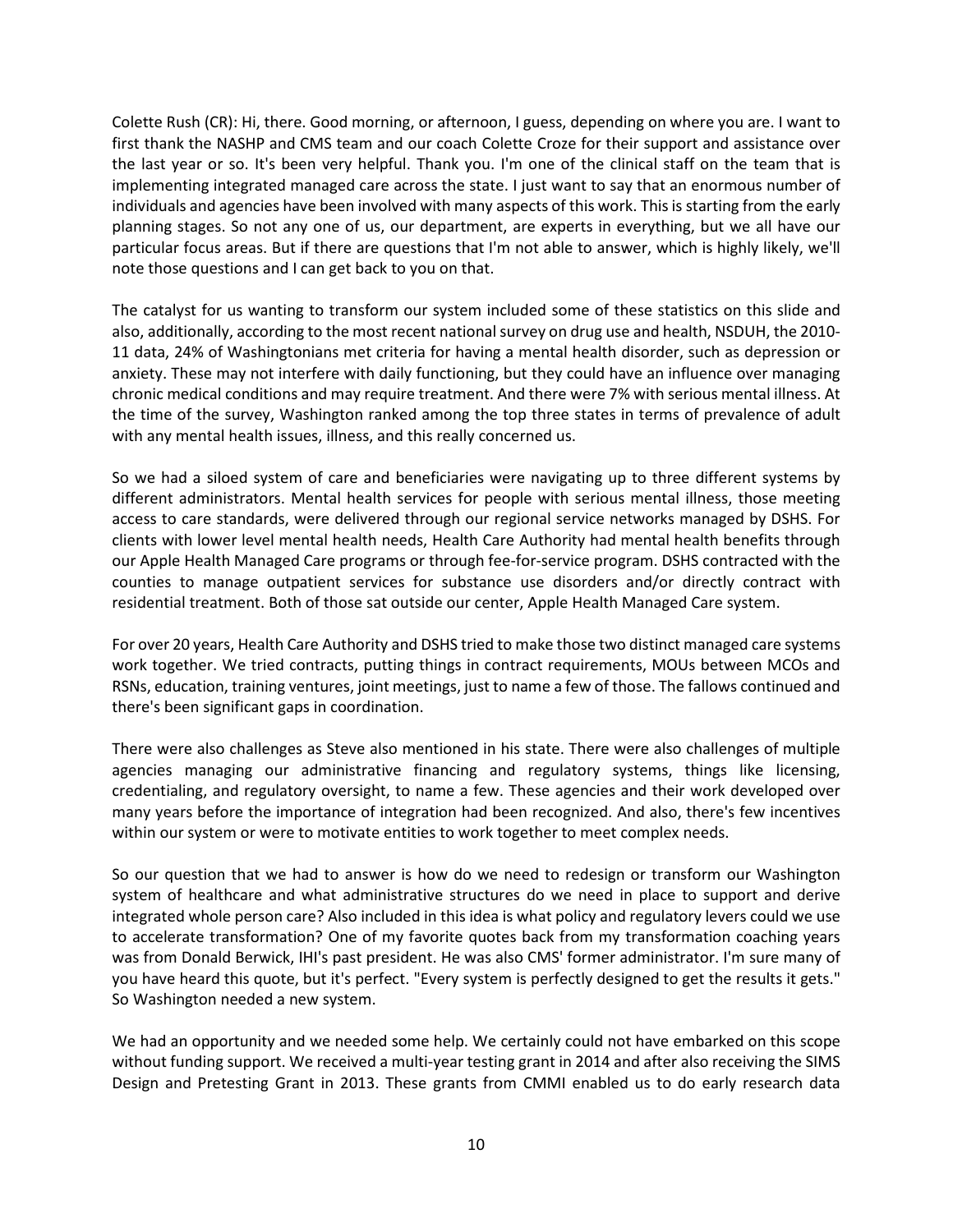analysis and engage in cross-community and cross-sector stakeholdering. We contracted with Manatt Health Solutions to jumpstart our efforts early on.

The next three slides come from a Manet presentation that included some of their research results at this early stage. Some early stakeholder interviews were performed with some of the findings listed here. The stakeholders are on the left. They discovered that although in some counties, there was better coordination of mental and SUD services, along with better connections with social services and the criminal justice system, there was still little coordination with physical health, and that was in our largest region, King County, that had that better coordination, but still not with physical health.

Care coordination requirements in contracts, like I said, did little to drive the coordination. Manatt also identified that the Medicaid expansion could strain provider capacity and there was wide disagreement on the solution to doing this. So this would be not the easiest and would require some extensive additional stakeholdering.

Manet also summarized integration experience we had in Washington that we might leverage. They listed examples of programs with behavioral health in primary care and primary care in behavioral health settings and community health centers that had all of those services at one site. I'm not going to go into the details, because of the time today, about each of those, but there's a little summary of each and you can certainly ask questions later if you would like about that, individual ones that I can answer probably after this webinar, more than likely.

Through this early research, we came up with three possible options or paths for Washington's future. The first option on the left column is just to resolve some of those key obstacles, but leaving the existing system largely intact. The middle column with integrate mental health and SUD services and we did select that as an interim model. We ultimately opted for the highest level of integration in the right column, although our design ended up even more integrated and centralized than what is reflected here, which I'll talk about later.

The middle option is in place now across the state until each region becomes fully integrated through managed care contracts, integrating physical health as well.

To design the system, we had to have major stakeholder involvement and input. We developed the publicprivate transformation to create action strategy, that's a mouthful, which was a consensus product built on a robust stakeholder process. We convened approximately 50 purchasers, health plan providers and thought leaders. They developed overarching goals and objectives for transforming the healthcare system. The emphasis was on aligning and implementing things that could be aligned and implemented across these groups and this particular group was primarily focused on hospital and ambulatory care settings, but we also in there decided that a sister document would be put together for the companies.

This transformation to create action strategy was an ambitious agenda for change and this required purchasers, health plans, state governments, providers, and other healthcare organizations to all agree with the objectives and strategies. So this was determined through a survey conducted with over 60 thought leaders. This represented a critical mass of these folks and it was done so we could confirm that there was an agreement and commitment to the transformation strategy across the state. I have to say, though, that there were hundreds and hundreds of people all across the state, all sectors, healthcare sectors, that weighed in our strategy over a year or so, or more, of work.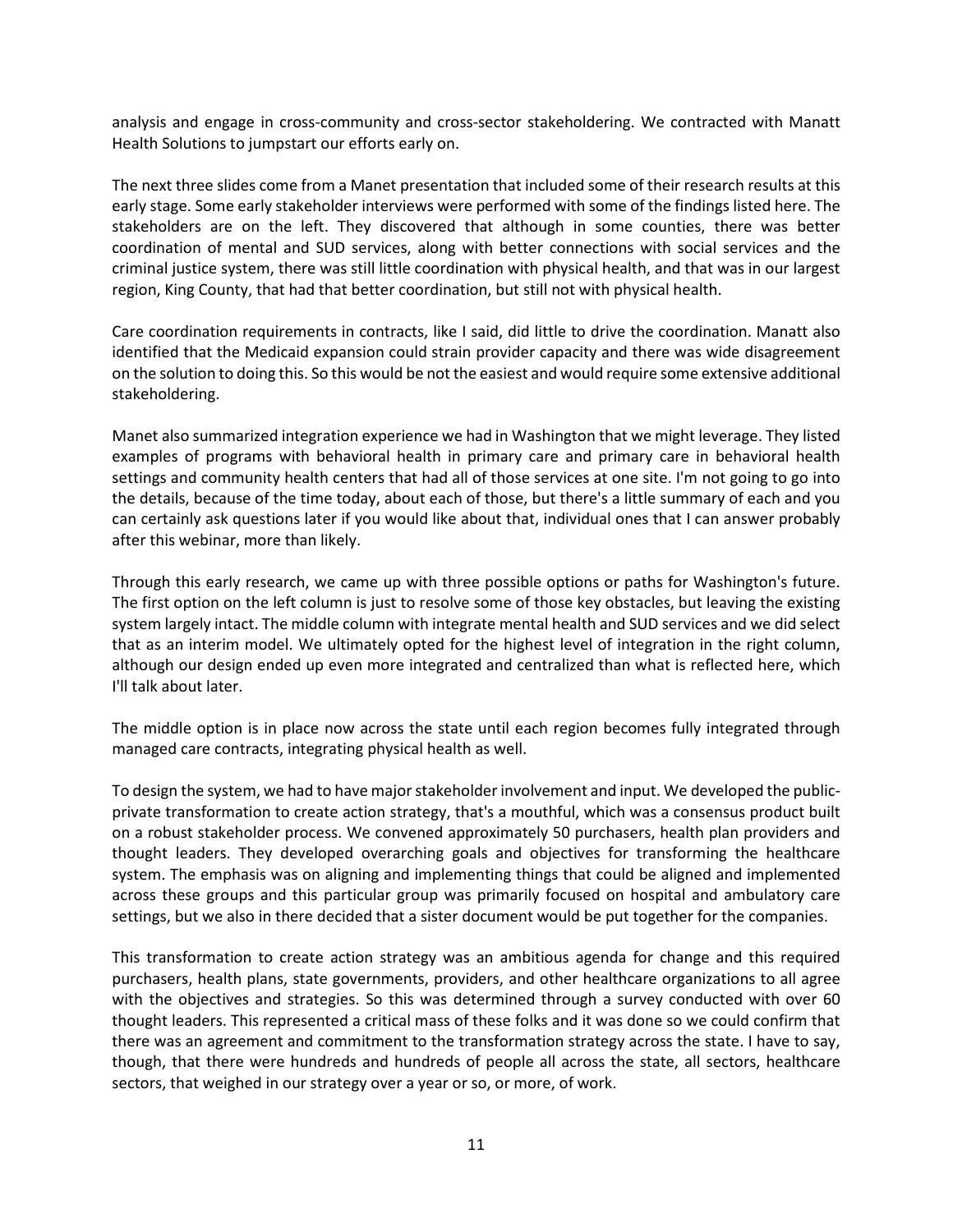[next slide]

Future states.

[next slide]

There's a graph for future states. So a design of our new integrated systems started emerging for us. One of the first and most important priorities that I didn't state in this slide but I want to talk about is that we needed to regionalize the state and regionalize our transformation effort. At the time of this early research, the service areas were different for many state finance programs. For example, our Health Care Authority here, DSHS, Department of Health, Department of Labor, Industries, and Early Learning, and others, all used different service areas for their programs that affected health or healthcare delivery. We wanted to align these regions as much as possible. We decided to create up to nine regional service areas in the state. These RSAs would define regions for Medicaid procurement and allow for strategies for linking healthcare services systems to the community services and supports.

Recognizing that healthcare is local and communities understand the needs of their populations, they need to be empowered to develop their own strategies. To do that, we have to align the service sectors to the same regions.

Also, the stakeholder interviews strongly agree that health systems need to be able to address prevention and social determinants of health and part of a broader community of health and that we needed to move away from fee-for-service reimbursement system. They also said that there should be support for practices integrating care at the clinical level and that we should definitely integrate the purchasing of care for the full continuum of services, physical and behavioral health services.

Washington decided as the largest healthcare purchaser in the state between its Medicaid procurement and its public employees it would take a lead role as first mover. So the state would lead by example by changing how it purchased care and services in our state purchased instruments program.

### [next slide]

Accountable communities of health were developed to support those regional efforts and AC just reformed one in each of the nine regions. They embody a paradigm shift. They emphasize the role and influence of regional partners and these regional partners shape the system to be responsive to their local population. They could address health, healthcare delivery, and the critical social determinants of health. Accountable communities of health would have multiple roles in driving our transformation, which is how it's turned out since our design. They could be a partner in Medicaid procurement because the procurement regions and ACH regions are aligned along the same geographic borders. Also, the Washington legislature required that the counties give approval for the term of implementation in their region. So the ACH would help us forge those new relationships.

This requirement for the counties was leveraged into a new relationship between counties and states, and I have to say as a side, this has been really critical to our success and before that, maybe it was a little bit of a barrier. The counties are actually involved in setting Medicare contract standards, reviewing health plan bids, and have a role in readiness and monitoring of health plans' performance. ACHs will be expected to complete a region-wide health assessment and planning to identify strengths and gaps in assets. Still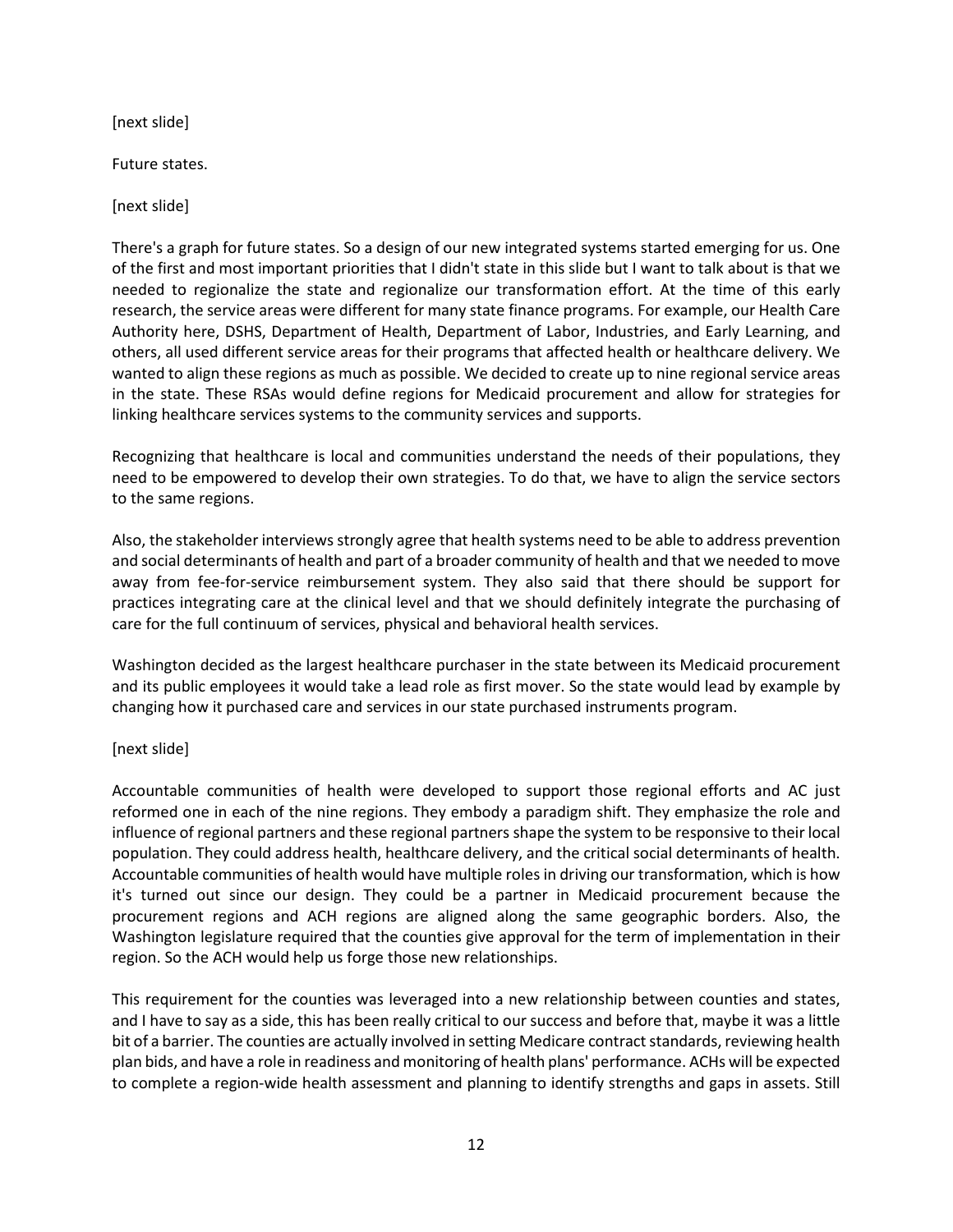active before and for aligning payment models and performance measures and getting HIE out there into the community and working on workforce development.

## [next slide]

This was what was designed, and much of that was implemented, the nine RSAs and the ACHs were created. There were other key elements that helped us get where we are.

### [next slide]

Legislative support was key and in 2014, there was a governor request legislation to support healthcare transformation. The state of Washington was given an unprecedented opportunity to implement a fiveyear state healthcare innovation plan. This was developed through CMMI to transfer from healthcare delivery systems. Additionally, in 2013, the legislature adopted two bills. This required the state to establish outcomes, expectations, and performance measures in its purchasing of medical behavioral long-term care and social support services, thereby aligning outcomes across sectors.

## [next slide]

Because of the state innovation model grant from CMMI and the 2014 legislation, HCA formed Healthier Washington to lead these implementation efforts here. Healthier Washington has three primary strategies, including whole person care, building healthier communities, and paying for value. Then, the nine goals, you can see on these two slides, this slide and the next slide. I'm not going to read through those, but those are the nine goals that they are focusing on.

### [next slide]

Leveraging data analytics. We are using and developing important data analytics. Washington is one of the few states in the nation with an integrated social service client database. So we receive claims and encounter data from individuals receiving services across state-funded social and health programs. The database is also linked to other sources, such as crime, incarceration, school, and employment data.

We were also awarded a federal grant to build an all-payer claims database. This database reports on measures from the statewide common measures, which is a set of measures generated from another large stakeholdering process. These are high value performance measures selected to be used across stakeholder groups to evaluate performance and progress.

We are also developing a clinical data repository, which will allow authorized individuals access to real time integrated medical, dental, behavioral health, and social services data for Apple Health enrollees. This is clinical data that you can't really get through claims data and is really a final necessary data tool for us to understand if outcomes are improving.

Finally, Washington's health mapping partnership that's been around since 2006, we use GIS mapping, which provides new ways of seeing and improving health outcomes in targeted areas.

[next slide]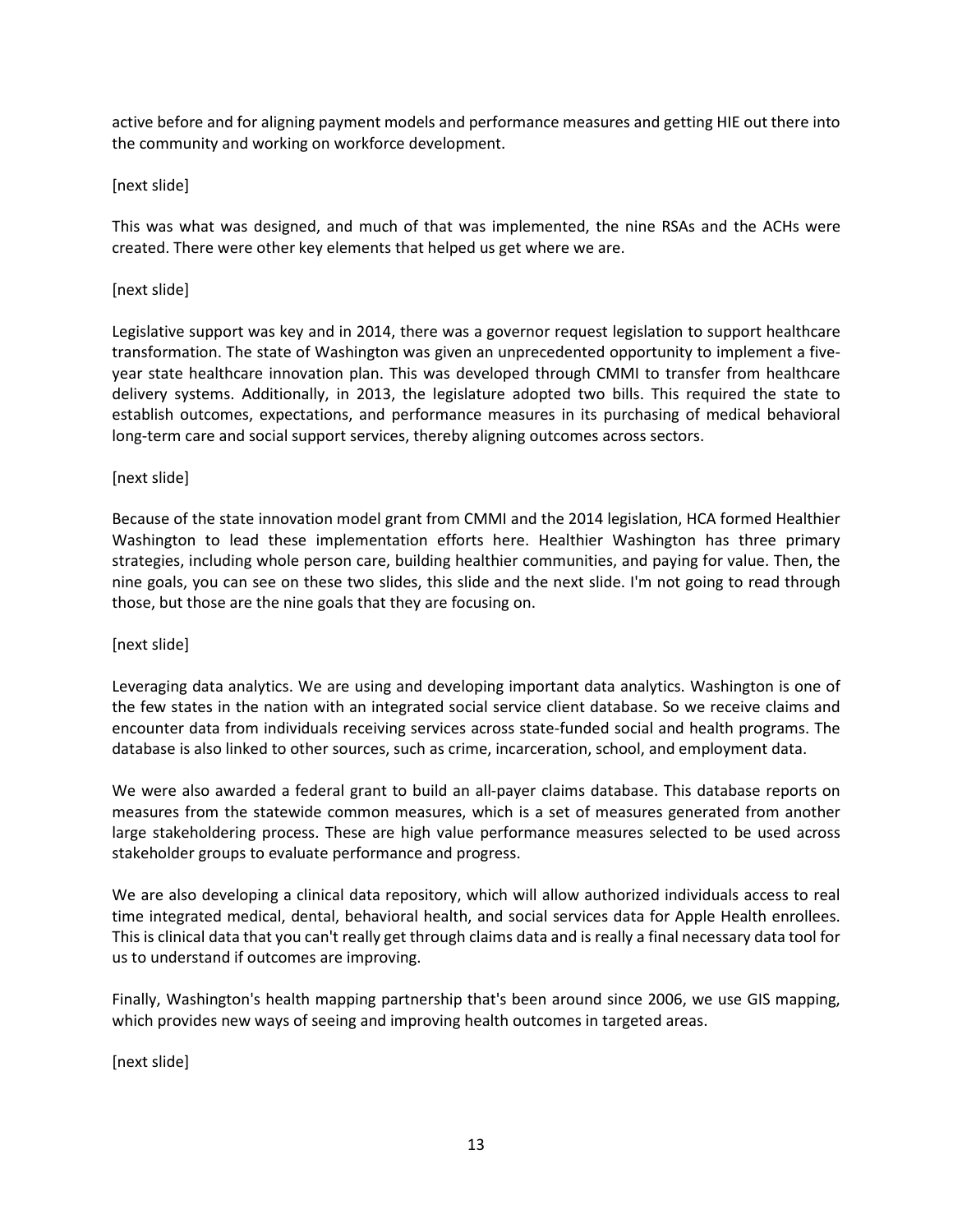Washington has systems and entities that have provided some great leadership in moving toward quality improvement. I'm only going to highlight one of these because of the time, but you can look these up online if you end up being interested in them. But Dr. Robert Bree Collaborative is a statewide publicprivate consortium established in 2011 by the Washington State legislature. Bree members are approved by the governor and include representatives from public and private healthcare purchasers, employers, health plans, providers, and quality improvement organizations. The Bree identifies up to three areas annually where is substantial variation in practice patterns and/or high utilization trends. The group gets together and makes recommendations for improving outcomes. Recommendations from the Bree are sent to the Health Care Authority to guide state purchasing for programs such as the Public Employees Benefit Board and Medicaid.

To date, Bree has completed reports and provided quality improvement and payment reform recommendations for obstetrics, cardiac care, appropriate use of PCIs, spine and low back pain, end of life, and addiction to opioid use. They also provided recommendations for integration of behavioral health into primary care and they're going to this year, in the next year or two, do primary care into behavioral health centers. The state has endorsed those recommendations and they are referenced in contracts and demonstrations waiver toolkits.

### [next slide]

The practice transformation support is an investment area of Healthier Washington and is managed by the Washington State Department of Health. The hub delivers tools, technical assistance, training, and on site coaching and support to providers in small to medium physical and behavioral health practices. This coaching is really critical to transforming at the clinical level. Their goals are to achieve bidirectional integration, move from volume to value-based care, and improve population health to the community linkages.

### [next slide]

We've developed integrated managed contracts for Medicaid beneficiaries. We have done that and those are chosen after a competitive procurement process and they provide a full continuum of physical, mental health, and substance use services within their scope. Medicaid benefits continue to be defined by the state plans. Each region will have a minimum of two managed care plans and a maximum of five to provide consumer choice.

In April, we launched integrated managed care in the Southwest Washington region, our first region, and in January of 2018, we launch our second region in fully integrated managed care. MCOs are subcontract to what we call as behavioral health administrative services organizations, which manage initial crisis response services and court functions. And also, the managed care agencies manage the behavioral health services for individuals with primary care under some other mechanisms, such as Medicare, and those are called the behavioral health services only benefits in those regions.

Finally, no matter when a region goes forward, the implementation process requires a high degree of collaboration between providers, MCOs, county, BHO staff, and the state. That brings me to the end of my talk. Thank you.

KVL: Great. Thank you so much, Colette. We now have time for some questions and answers for Colette. Again, if you have a question, please type your question into the chat box. While you are doing that, I just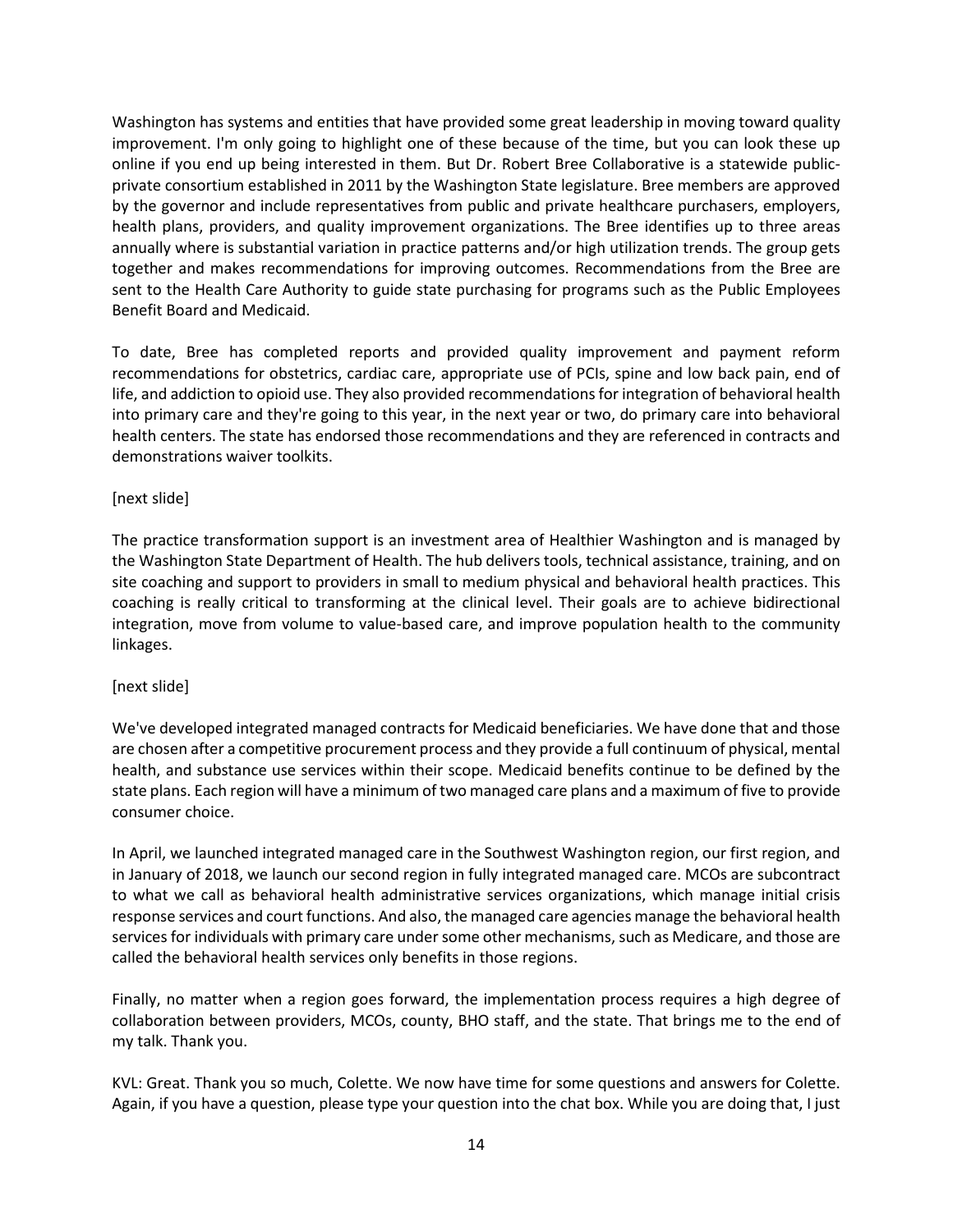want to — we've gotten a couple questions about the slides and I just want to announce that the slides will be available later this week. So please look for the slides and, yes, they will be available.

For our first question, Colette, I'm wondering if you could just expand upon how the statewide common measures set was developed. I know many states are interested in doing that or are doing that and it can be quite challenging. Can you just expand a little bit more about that particular piece?

CR: Right. Health Care Authority led that effort. It was a large stakeholdering group, providers, purchasers, employers, consumers were all representing on these groups. It's an ongoing group to continue to define what measures we want to select in the state to make certain that all sectors are kind of using the same performance measures.

Those are mostly things that are already well vetted. Those measures are already well vetted nationally and right now, it's mostly through claims data, where we can get it administratively or through claims data in our state, through some of the mechanisms I mentioned on the slide set. As we get clinical depository or more clinical information pulled into databases, we could expand on that. And so, the stakeholder group continues to select measures.

We also had some legislation I had mentioned, in 2013, which mandated that we had cross-agency work on selecting measures for certain outcomes. Outcomes were all across the health sector, wellness, quality of life, criminal justice, housing, and select those measures. There was two years of work done there and that kind of also informed some of this common measures set of measures.

KVL: Thank you. Our next question is with regard to the role of consumers. Can you talk a little bit about the role of the consumers in the redesign, especially at the local service delivery level?

CR: Yes. This was done pretty early in the planning stage and continues to go on. So I mentioned the stakeholders that got together and were interviewed by Manet in the early years. But we've had many consumer public forums to have folks weigh in on what — to present the design that we're thinking of and have folks weigh in on that, also voice their concerns about healthcare in the individual regions. So that was early on.

Again, when we developed the design, we had hundreds and hundreds of people weigh in, and that included consumers that were in our e-mail stream and a lot of the professional stakeholders we had in our group would tie into their individual consumers that they worked with to get input. As we integrate into the specific regions, we have consumer forums. We just had a consumer forum in our second region that we're launching in January. We just had one about three weeks ago, again to review the input for the design and get their input.

There's also a lot of consumer involvement through the ACHs. There's consumer advisory boards, lots of different elements that are probably missing and probably missing quite a few avenues in which we engage the consumer.

KVL: Thanks. There is another question about the ACHs. Do the ACHs in Washington have a role in deciding how payment is made for integrated care?

CR: So value-based payments arrangements, I'm assuming? They have — yeah. I didn't mention this, but there can be an inter-local arrangement, inter-local group, that could be established in the regions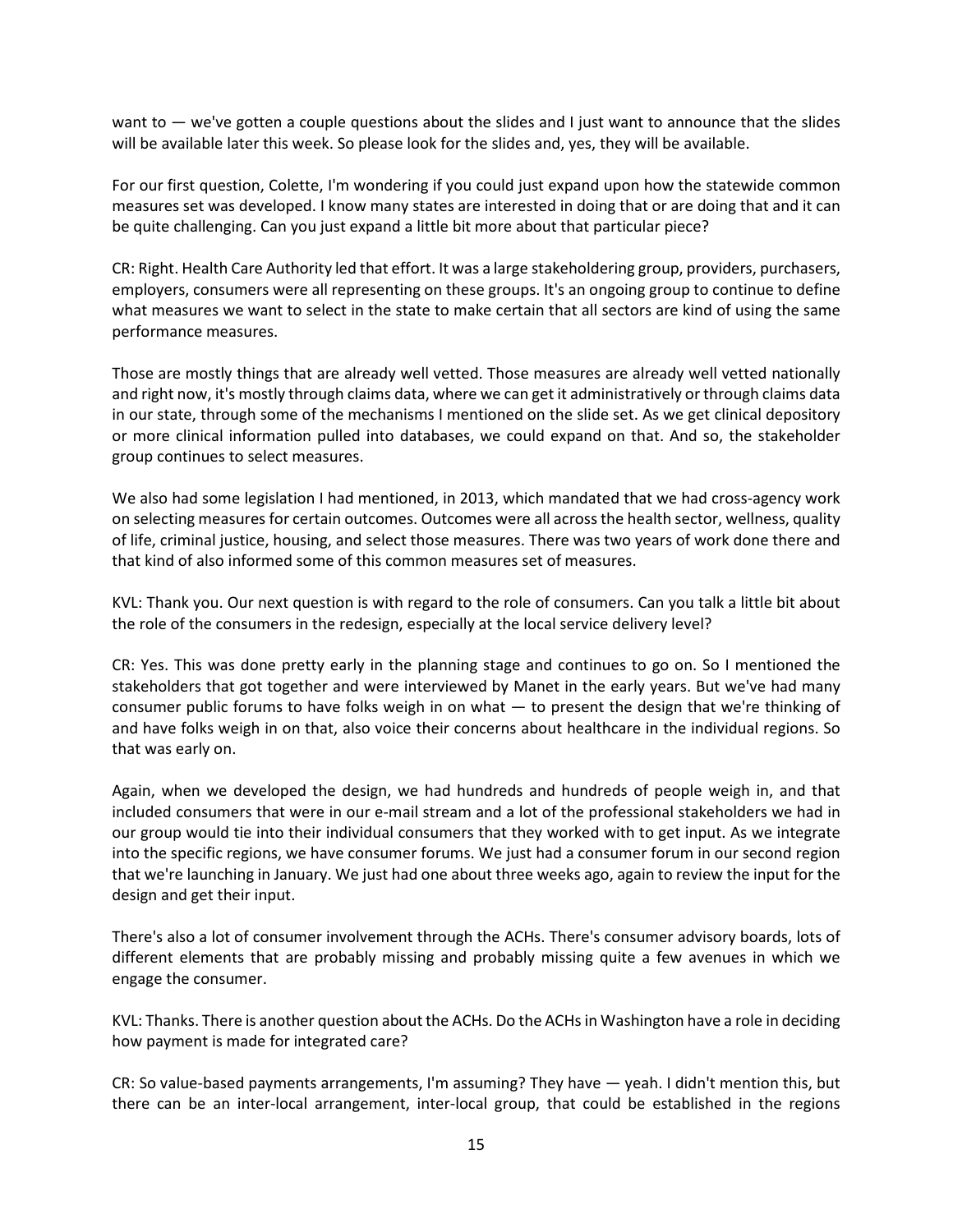separate than the ACH, but working closely with ACH. They can drive kind of the design in the regions. I wouldn't say that is changing how the care will be paid for, but they do have great input into the design within the region. I don't know if that answers the question. I probably have to do a little bit more exploration on that question.

KVL: Thanks, Colette. That's really helpful. I think now, in the interest of time, we're going to move to our next and final polling question. This is a question that's asking participants to weigh in about your own internal challenges that your state is encountering. What are some of the internal challenges your state encounters in planning an integrated care approach?

- Services administered separately;
- Carved out behavioral healthcare;
- Licensing and regulatory barriers;
- Or other changes that you can type into the chat box.

We'll take a few minutes to let folks respond. Quite significant response is just the fact that services are administered separately, nearly 67%, followed by carved out behavioral healthcare. So again, very helpful for us and hopefully, we can kind of come back to this as part of our facilitated discussion.

So with that, I just want to thank Steve and Colette for your very thorough and helpful presentations. Now, I'm going to turn this over to my co-facilitator Colette Croze, who, again, was one of the coaches and was the coach working with New Jersey and Washington state. She's going to just have facilitated discussion and, again, continue to answer some of your questions. Again, if you have questions, please type those into the chat box. Colette?

Colette Croze (CC): Thanks, Karen. I'm going to build on the results from the polls and structure some questions for Colette and Steve. In the first poll, we heard about challenges being resources and priorities and then working across silos. I want to ask this question of Colette. I'm always impressed when you describe the various moving parts in Washington. I mean, the practice transformation support hubs, the Healthier Washington, the accountable communities of health. How are you guys able, first, to garner the resources to have such a multifaceted transformation effort? Then, how do you keep them all moving in the same direction?

CR: That's a hard question. Well, I mean, first of all, the CMI funding was critical, those designs, a design grant and then the implementation grant. Then, we also just recently, at the end of last year, received a demonstration waiver grant that was significant dollars for our state. We couldn't have done this without some significant funding. We couldn't have done this without the top leadership, which is the legislature and the governor, saying this will be done. That kind of directs Health Care Authority and Medicaid to get it done. I mean, that's huge, actually. Then, sometimes it's hard to keep everybody on the same — I think that's probably the biggest barrier or challenge, is keeping everybody — not barrier, challenge, keeping everybody on the same track. The ACH is the practice information of all the things you listed. But the Healthier Washington group takes kind of a lead on this and all of us are very committed to the work. I think we all are sensitive. We remind each other to be sensitive, that, wait a minute, doesn't sound like this is aligning with our sister group over here. So we meet. It is a work in progress, I have to say, and I think we all see every month that it gets tighter and tighter as we pin down our design. I'm not sure if that answers your question. It is the largest challenge we face, I think, right now.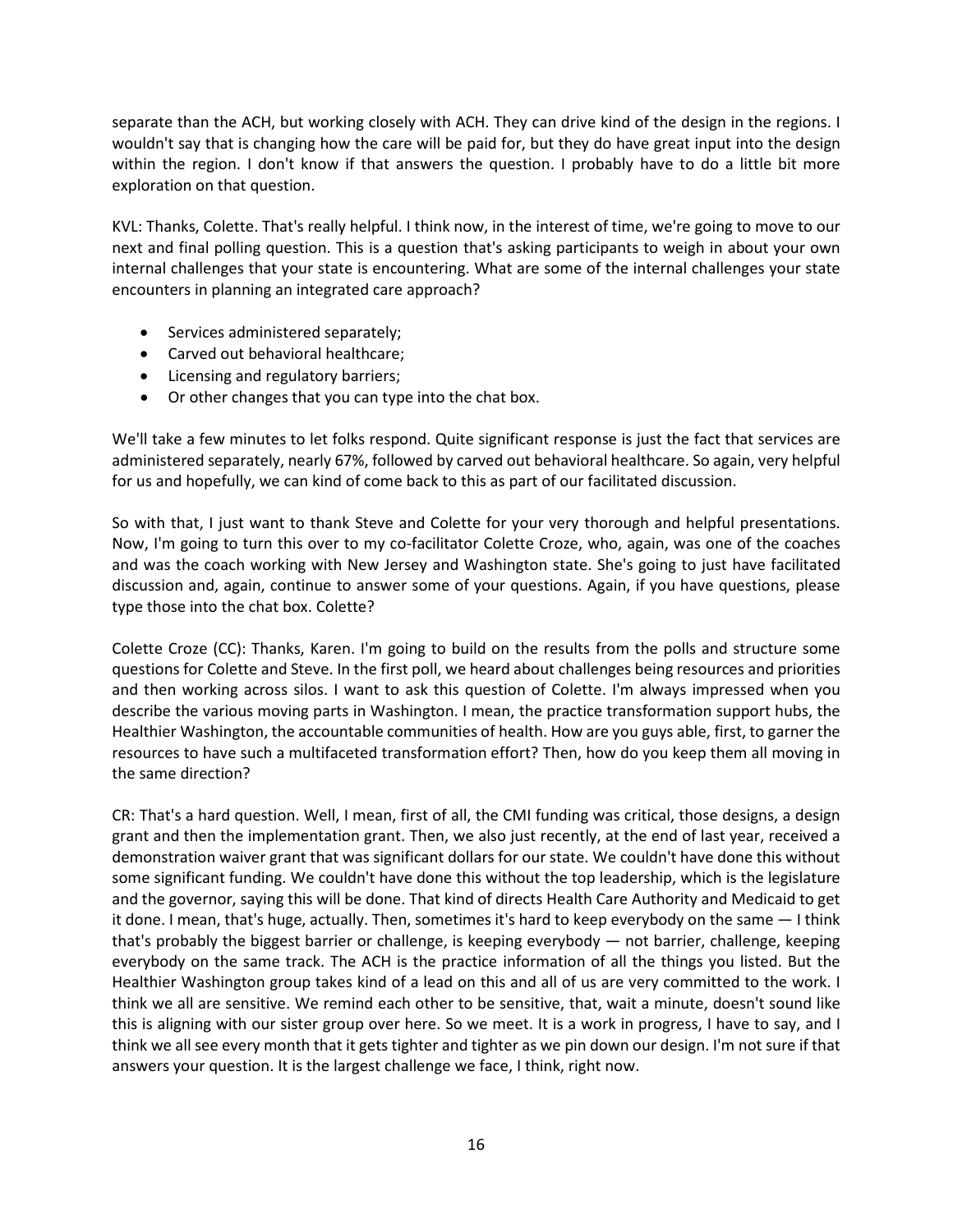CR: It's quite a large transformation. Thank you, Colette. Steve, I want to go back to working across the state silos because you had talked about that a lot in your presentation. If you had to pick one issue, one occurrence, one activity that really got folks across those state agencies together and led them to create the kind of interagency process you described, what would that be?

ST: I think for New Jersey, it was probably the expansion of the SUD services. That forged a very good working relationship with the Division of Mental Health and Substance Abuse and Medicaid. Then, there was also that natural where our integration started with mental health and then mental health became behavioral health. We just kept that close working relationship and started moving where we had basically behavioral health homes that were focused primarily on mental health. We started talking about bringing in substance abuse. That was probably the biggest thing that helped us to get a lot of our work done. It was almost like we were a single agency by the end. We're still working, but —

CC: Thank you. I want to pick up one of the questions that we had in the chat box. I think maybe Colette, you could give us some thoughts on this. The person asked are there particular changes in service delivery that are either needed or seen when behavioral health and physical healthcare is integrated? Either changes in delivery or changes in the way of thinking about delivering care. What have you observed?

CR: Yeah. I think so. One of the most recent actually discussions I've had is around SUD services and that is considering — I don't think SUD has been considered a chronic condition, like mental health conditions or some of the medical conditions. To change how we deliver services and how we integrate SUD into the rest of the care, we have to consider it in that same way. Then, it would lend itself to the integration event-based models, integrated models, that are out there more aptly. I would say that was one area right there.

Then, looking at evidence-based integration models, like collaborative care, the collaborative model, and to use the multidisciplinary team approach to looking at those conditions together. So really, whole person care. There's many other things I could probably say about that.

CC: Let me go to some of the responses to the second polling question about internal challenges, and the biggest one being separately administered systems. Washington, since you're moving through the separate to the integrated, what was it that either the governor's office, legislature, stakeholders, whomever, that really gave people what I'd call the courage to say the system should be together, not separate?

CR: I think the data that were polling around the percentage of folks with medical conditions, with mental health conditions, and also those with behavioral health conditions with chronic disease. We see that people — we need to look at the person holistically and treat all things when somebody is seen and setting is an opportunity to look at all needs of the patient. So until we have integrated those aspects of the continuum of healthcare, we can't really address them well. I forgot the rest of your question. Sorry.

CC: What was it that sort of was a tipping point for folks within Washington state to say we are not going to leave those three systems separate, we're going to bring them together?

CR: I don't know what the tipping point was. It was early on in our work and — yeah. I mean, this was several years ago, prior to me. I mean, I think that we had the data and then we had the funding in order to evaluate our system and we realized it wasn't working. The coordination was just not occurring between the different entities and it needed to improve. The only way we could improve it is by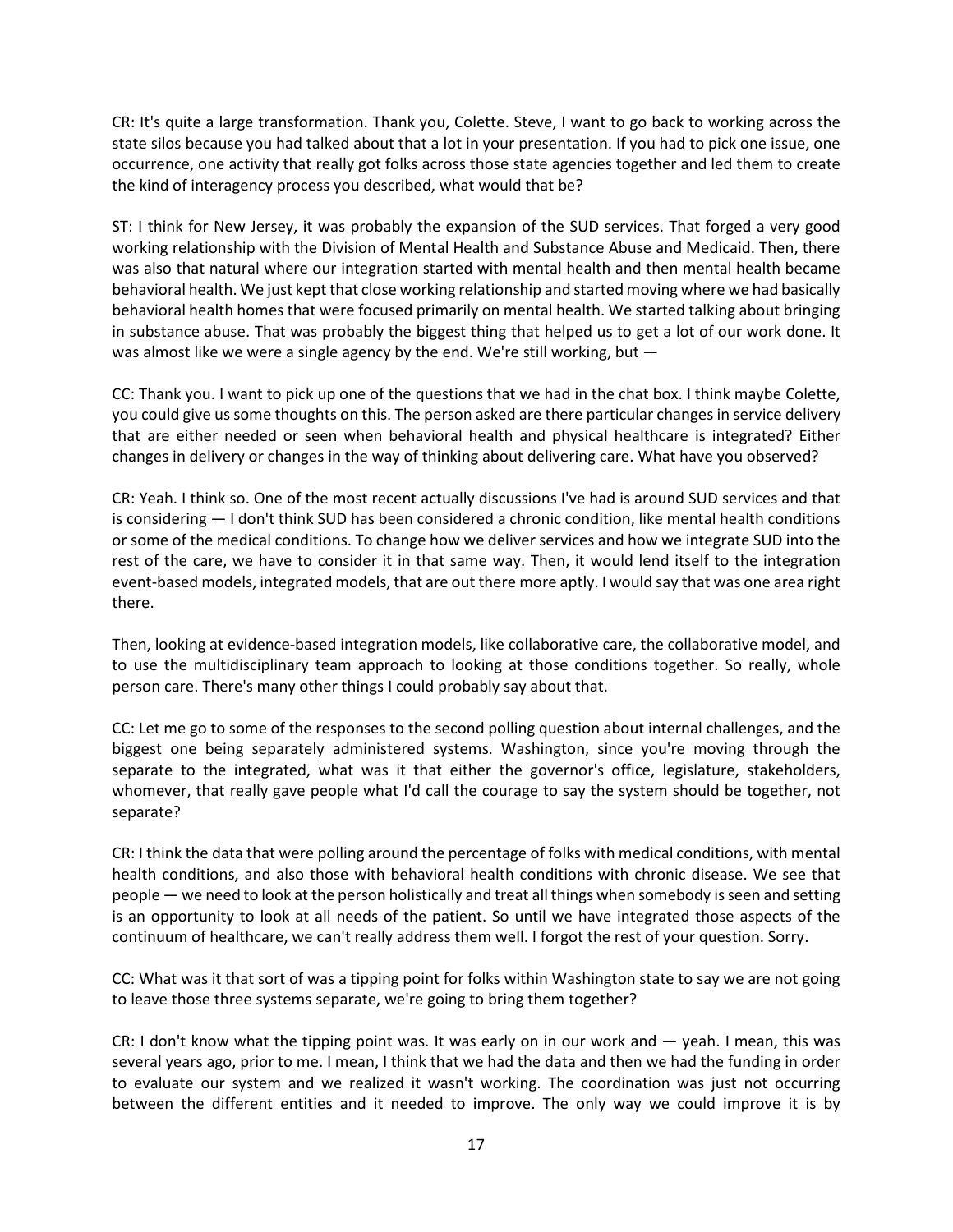integrating and the stakeholders really felt that the financing and management of these three areas had to come together. Until we did that multidisciplinary team care, true integration couldn't occur, coordination couldn't really occur, no matter what we did incrementally to the system. We just couldn't do it unless that financing was aligned. I guess that was things that happened to make it tip over and the legislative mandate. The governor in his first year, he had a very ambitious goal to change our healthcare delivery system in his first few months of office.

CC: Thanks. Steve, I'm going to go back to you on the topic of separate administration. It's clear that the state agencies are working together very closely. You still do have some silos, right, in that you've got mental health and SUD services basically managed through the behavioral health group? Then, you've got the managed care contracts definitely through Medicaid. If you had to look into a crystal ball, what do you see as the next steps in bringing those closer together?

ST: I honestly think that when we do our rules and regulation revamping as part of the work that the governor's office is promoting that that is going to play a large part in eliminating some of the turf wars that we have. We've already started now, like with our Medicaid regulations, where we just refer to the Division of Mental Health and Substance Abuse for any of the policy-type information. We cope with a lot of misinformation and confusion when our regs would say 90 days and theirs would say three months, and things like that. Just little things that made a big difference and then we would get into a turf war over which ones should be enforced.

So I think that when we get the regulations all kind of cleaned up and where we're not worried about the little things and we can focus more on the outcomes, that seems to be the direction that we're moving now. Again, most of our work was primarily with the Division of Medical Assistance, but when they converted all the state contract dollars over to Medicaid, that was a huge loss of authority, I guess you would call it. There's now another player that's involved, but, like I said, it's going really smoothly. I think they appreciated the fact that by doing that, they were able to maximize their dollars and provide services to a lot more people. We're just beginning the work with the Department of Corrections, like I said, on the prison reintegration project. Again, we share a common goal. They identified a couple barriers that we at Medicaid just aren't able to address at this time, but things like their prisoners, their biggest issue was finding them housing when they come out. So they wanted to refer them to a program where they could get adequate housing. They felt that was more of a priority than getting them into a behavioral health home.

So little things of that nature, but as we expanded, we can get more into the social issues, like that were identified in the Rutgers report. Then, I think that we'll be in much better shape, as long as we keep the clients in the forefront, and that's the thing we're trying to serve. I think we'll all be okay.

CC: Great. We had a question in the chat box that we didn't get to. It had to do with pay for success, which I'm going to translate to value-based purchasing. And so, I wanted to ask Colette if you give us some background on what Health Care Authority has set as their plan for using alternative payment models and how you're working with the full integrated management plans around that.

CR: Okay. Yeah. We have kind of a roadmap for getting there over the next four years and in our Apple Health Contracts, our integrated contracts that are Apple Health, regular physical health contracts, we did put contract language in for 20% of the practices they contract with to have value-based payment arrangements. In 2018, we're going to expand that to those integrated managed care plans so that it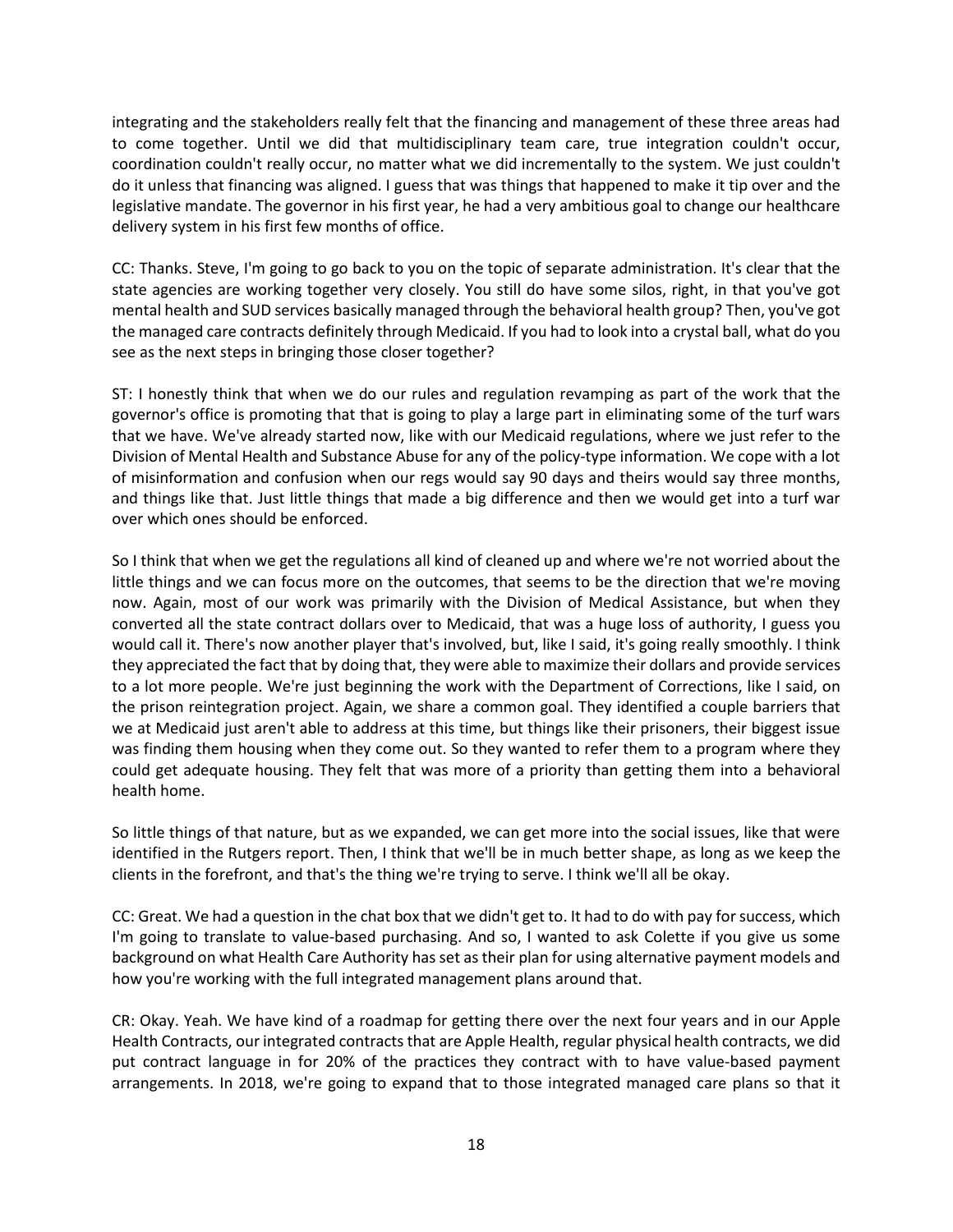impacts two of the regions where we've expanded to and we'll be successfully progressing across the state.

In 2019, we want 90% of those arrangements that managed care has with practices to be value-based payment arrangements and then 90% in 2021. What we do is that there's a 1% withhold of their total monthly premium payment and up to 12.5% of 1% may be earned back by making qualifying provider incentive payments that they do in these value-based payment arrangements. Up to 12.5% of 1% percent may also be earned by having the value-based purchasing arrangements and then 75% of 1% may be earned if quality improvement targets are reached.

So that's basically what we're doing. There is a set of nine quality measures for the Apple Health Contracts and next year, when we extend into these integrated regions, we'll be adding behavioral health and integration type measures for those, I think, as we haven't made any final decisions, but I think that's four of them that will be used in the BDP arrangement.

We are following the HCA's LAN national guidelines and I should have put that out. You probably know that and we're following that model and using some of those categories and LAN is our guiding incentive models.

CC: Great. Thank you. Thanks, Steve and Colette, for answering these additional questions. I'm now going to turn it over to David for wrap-up and what's going to happen going forward.

DS: Thanks, Colette. Appreciate everybody's attention today. Really appreciate all our presenters as well. I think this has been a really helpful discussion, very interesting, and I know that it has a lot of relevance for efforts in other states. So I hope that has been helpful to all of you.

We have three further webinars. Specific dates have not yet been scheduled, but here, you can see the rough timeline for the upcoming segments of our national dissemination strategy. The next session will focus on building a measurement strategy that drives PHM integration. So looking at quality measures and how those fit into your integration strategy, including both process measures to think about how to determine whether integration is working as well as outcome measures in terms of looking at the impact on the population.

Next, we'll be looking at administrative and reimbursement strategies and then, finally, supporting practice transformation for physical and mental health integration. What are the leverage points that states can use to support the providers in participating in these efforts? So hope you will join us for those. Please stay tuned. They'll be announced through our SODA listserv as well as through the NASHP newsletter and potentially other outlets that you get news from. Hope you will join us for those in the future.

Thanks, everyone, for joining us today. Please don't forget to fill out the evaluation that will pop up when you close out. We really do look at those carefully and they help us to figure out how we can tailor the content and the delivery of these types of webinars to be useful to you. So when you take the time to think through the answers, we really do think about that and it does have impact on the way that we will be designing future efforts.

Thanks again, everyone, and with that, I think we will close the call.